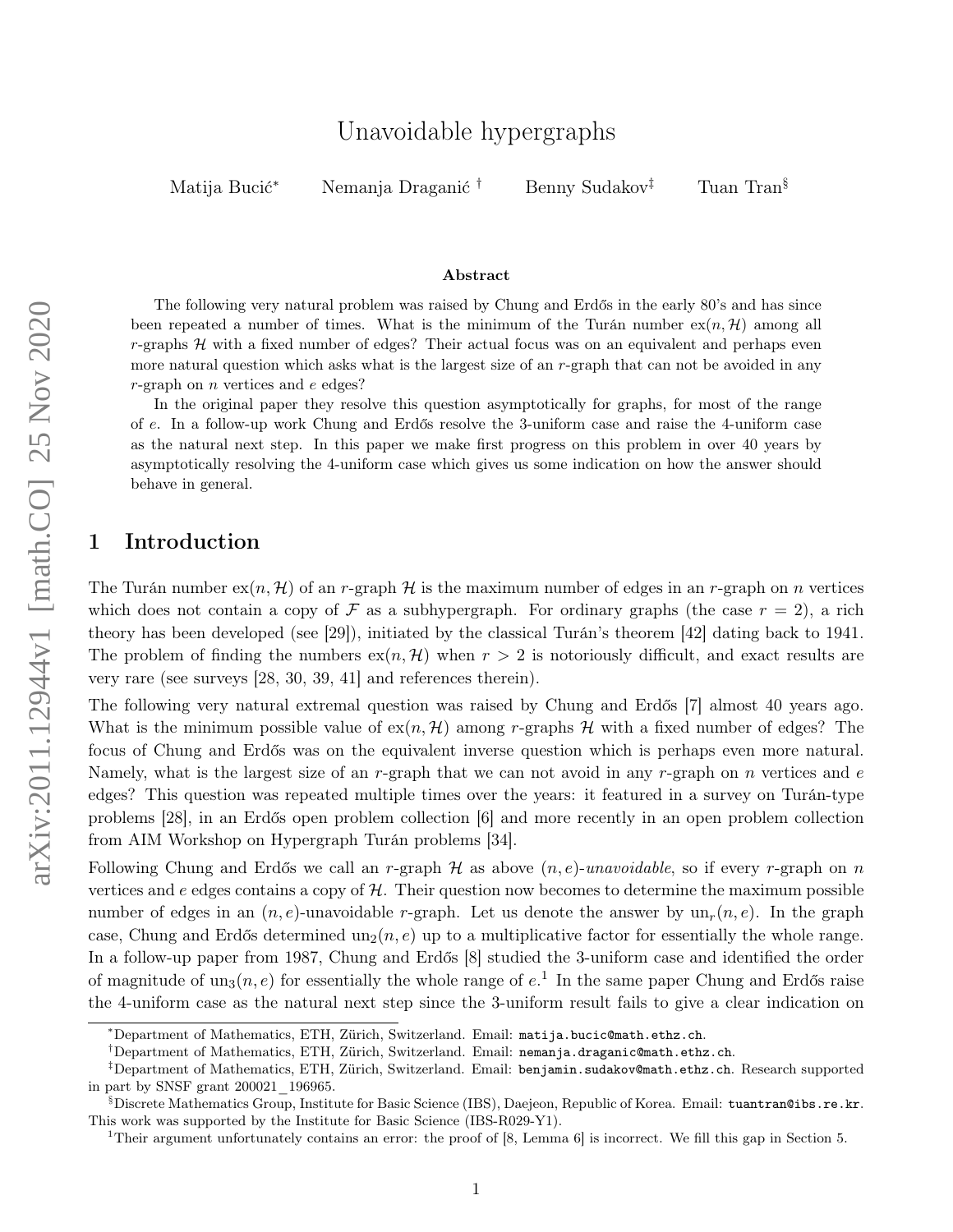how the answer should behave in general. In the present paper we resolve this question by determining  $un_4(n, e)$  up to a multiplicative factor for essentially the whole range of e.

<span id="page-1-0"></span>Theorem 1.1. The following statements hold.

(i) For 
$$
1 \le e \le n^2
$$
, we have  $un_4(n, e) \approx 1$ .

(ii) For 
$$
n^2 \le e \le n^3
$$
, we have  $\text{un}_4(n, e) \approx \min\{(e/n^2)^{3/4}, (e/n)^{1/3}\}$ .

(iii) For  $n^3 < e \ll \binom{n}{4}$ <sup>n</sup><sub>4</sub>), we have  $\text{un}_4(n, e) \approx \min \left\{ e^{4/3} / n^{10/3}, \frac{e^{1/4} \log n}{\log((n)) / e} \right\}$  $\overline{\log\!\left(\binom{n}{4}/e\right)}$  $\big\}$ .

The optimal unavoidable hypergraphs, or in other words hypergraphs which minimise the Turán number, turn out to be certain combinations of sunflowers of different types. For this reason, it is essential for our proof of Theorem [1.1](#page-1-0) to have a good understanding of the Turán numbers of sunflowers for a wide range of parameters. This turns out to be a well-studied problem in its own right.

#### 1.1 Sunflowers

A family  $A_1, \ldots, A_k$  of distinct sets is said to be a *sunflower* if there exists a *kernel C* contained in each of the  $A_i$  such that the petals  $A_i \setminus C$  are disjoint. For  $r, k \ge 1$ , let  $f_r(k)$  denote the smallest natural number with the property that any family of  $f_r(k)$  sets of size r contains an (r-uniform) sunflower with k petals. The celebrated Erdős-Rado theorem [\[15\]](#page-21-3) from 1960 asserts that  $f_r(k)$  is finite; in fact Erdős and Rado gave the following bounds:

$$
(k-1)^r \le f_r(k) \le (k-1)^r r! + 1. \tag{1}
$$

They conjectured that for a fixed k the upper bound can be improved to  $f_r(k) \leq O(k)^r$ . Despite significant efforts, a solution to this conjecture remains elusive. The current record is  $f_r(k) \leq O(k \log(kr))^r$ , established in 2019 by Rao [\[36\]](#page-22-7), building upon a breakthrough of Alweiss, Lovett, Wu and Zhang [\[2\]](#page-21-4).

Some 43 years ago, Duke and Erdős [\[9\]](#page-21-5) initiated the systematic investigation of a closely related problem. Denote by  $S\!f_r(t,k)$  the  $r$ -uniform sunflower with  $k$  petals, and kernel of size  $t$ . Duke and Erdős asked for the Turán number of  $Sf_r(t, k)$ . Over the years this problem has been reiterated several times [\[6,](#page-21-1) [28\]](#page-22-2) including in a recent collaborative "polymath" project [\[35\]](#page-22-8). The case  $k = 2$  of the problem has received considerable attention [\[20,](#page-21-6) [23,](#page-21-7) [25,](#page-22-9) [31,](#page-22-10) [32,](#page-22-11) [40\]](#page-22-12), partly due to its huge impact in discrete geometry [\[24\]](#page-21-8), communication complexity [\[38\]](#page-22-13) and quantum computing [\[4\]](#page-21-9). Another case that has a rich history [\[10,](#page-21-10) [13,](#page-21-11) [14,](#page-21-12) [17,](#page-21-13) [18,](#page-21-14) [19,](#page-21-15) [22\]](#page-21-16) is  $t = 0$  (a matching of size k is forbidden); the optimal construction in this case is predicted by the Erdős Matching Conjecture.

For fixed r, t and k with  $1 \le t \le r - 1$  and  $k \ge 3$  Frankl and Füredi [\[21,](#page-21-17) Conjecture 2.6] give a conjecture for the correct value of  $\exp(n, Sf_r(t, k))$  up to lower order terms, based on two natural candidates for near-optimal  $Sf_r(t, k)$ -free r-graphs. They verify their conjecture for  $r \geq 2t + 3$ , but otherwise, with the exception of a few particular small cases, it remains open in general. If we are only interested in asymptotic results the answer of  $\text{ex}(n, Sf_r(t, k)) \approx n^{\max\{r-t-1, t\}}$  was determined by Frankl and Füredi [\[20\]](#page-21-6) and Füredi [\[27\]](#page-22-14).

Another natural question is what happens if we want to find large sunflowers, in other words if we only fix the uniformity r and "type" of the sunflower, determined by its kernel size t, while allowing  $k$  to grow with n. Further motivation for this question is that it is easy to imagine that it could be very useful to know how big a sunflower of a fixed type we are guaranteed to be able to find in an r graph with n vertices and e-edges. In particular, it is precisely the type of statement we require when studying the unavoidability problem of Chung and Erdős. In the graph case  $r = 2$  the question simply asks for the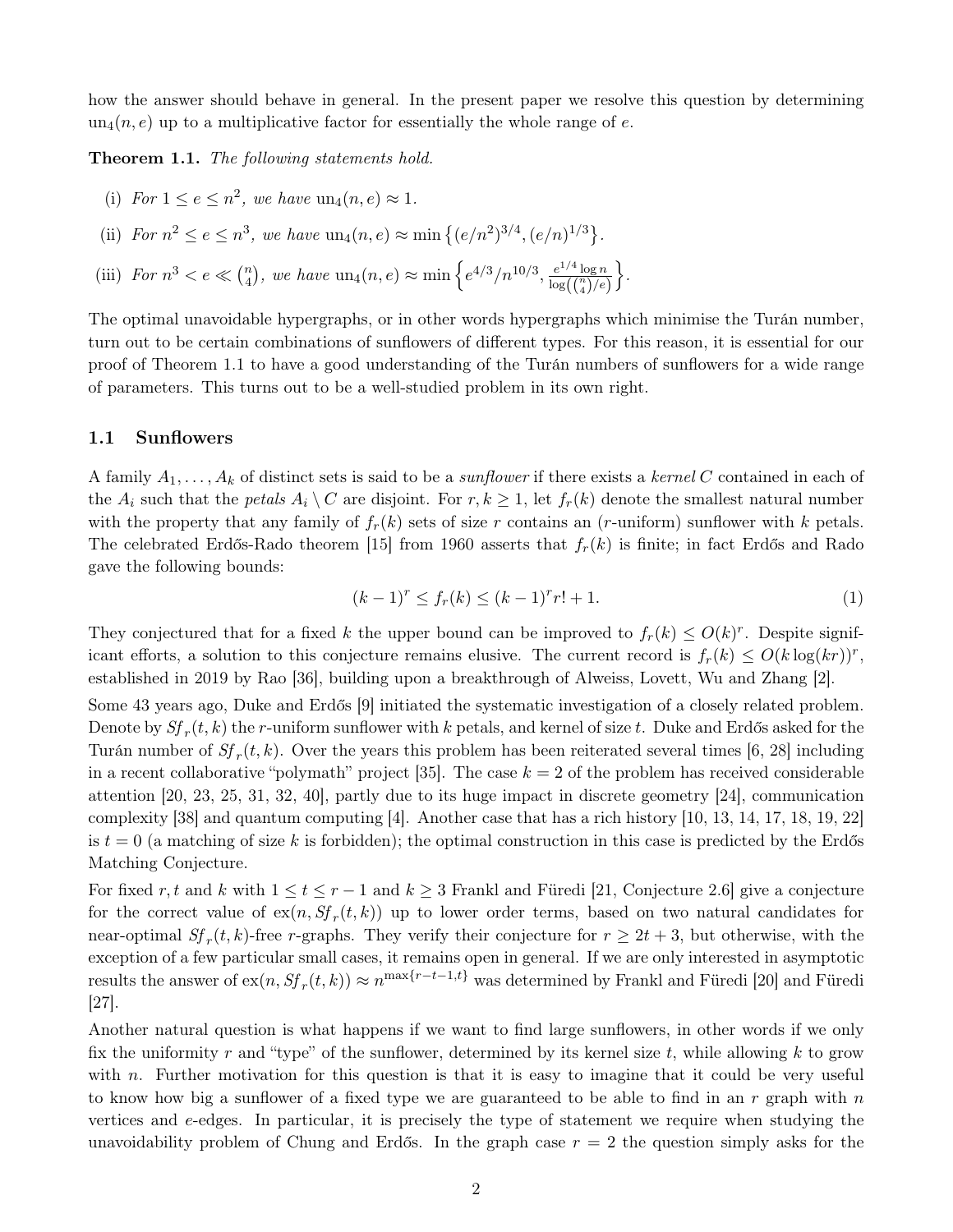Turán number of a (big) star and the answer is easily seen to be  $\operatorname{ex}(n, Sf_2(1, k)) \approx nk$ . In contrast, the 3-uniform case is already non-trivial: Duke and Erdős [\[9\]](#page-21-5) and Frankl [\[16\]](#page-21-18) showed  $\text{ex}(n, Sf_3(1, k)) \approx nk^2$ while  $\operatorname{ex}(n, Sf_3(2, k)) \approx n^2k$ . Chung [\[5\]](#page-21-19) even managed to determine the answer in the 3-uniform case up to lower order terms. Chung and Erdős [\[8\]](#page-21-2) wrote in their paper that results for such large sunflowers with uniformity higher than 3 are far from satisfactory. Here we make first progress in this direction, by solving asymptotically the 4-uniform case.

<span id="page-2-0"></span>**Theorem 1.2.** For  $2 \leq k \leq n$  we have

- (i)  $ex(n, Sf_4(1, k)) \approx k^2 n^2$ ,
- (ii)  $ex(n, Sf_4(2, k)) \approx k^2 n^2$  and
- (iii)  $ex(n, Sf_4(3, k)) \approx kn^3$ .

### 1.2 General proof strategy

Our proof strategy for determining  $f_r(n, e)$  for most of the range is as follows. In order to show an upper bound  $f_r(n, e) \leq D$  we need to show there is no r-graph with more than D edges which is contained in every r graph with n vertices and e edges. With this in mind we consider a number of, usually very structured, *n*-vertex *r*-graphs on  $e$  or more edges, and argue they can not have a common subhypergraph with more than  $D$  edges. The hypergraphs we use are often based on Steiner systems or modifications thereof. A major benefit of this approach is that our collection of hypergraphs often imposes major structural restrictions on possible common graphs which have close to  $D$  edges as well and tells us where to look for our optimal examples of unavoidable hypergraphs which we need in order to show matching lower bounds, by upper bounding their Turán numbers.

Organisation. In the following section we establish some preliminary results we will need later. In Section [3](#page-4-0) we prove Theorem [1.2.](#page-2-0) In Section [4](#page-6-0) we prove the first two parts of Theorem [1.1.](#page-1-0) In Section [5](#page-10-0) we deal with the remaining regime. This section is split into several parts, in Section [5.1](#page-11-0) we establish a number of 3-uniform results we will need for the lower bounds , which is proved in Section [5.2.](#page-15-0) We prove the upper bounds in Section [5.4.](#page-18-0) Finally, in Section [6](#page-19-0) we make some final remarks and give a number of open problems and conjectures.

Notation. A generalised star is defined recursively as follows:  $St_2(d)$  is the usual star  $S_d$  with d leaves, and  $St_r(d_1, \ldots, d_{r-1})$  is the r-graph in which all edges have a vertex v in common and upon removal of v from every edge we obtain  $d_1$  copies of  $St_{r-1}(d_2, \ldots, d_{r-1})$ .

Let G be an r-graph, and let  $S \subseteq V(G)$  such that  $1 \leq |S| \leq r-1$ . Then the *link graph*, denoted  $L_S$ , is the  $(r - |S|)$ -graph on  $V(G)$ , whose edges are the sets T of size  $r - |S|$  such that  $S \cup T \in E(G)$ . The codegree of S in G is defined as the number of edges of G which contain S. If the codegree of S is at least k, we say that S is k-expanding. We will refer to the immediate fact that in any k-uniform hypergraph the number of edges times the uniformity equals the sum of degrees over all vertices as the handshaking lemma.

For non-negative functions f and g we write either  $f \lesssim g$  or  $f = O(g)$  to mean there is a constant  $C > 0$ such that  $f(n) \leq Cg(n)$  for all n, we write  $f \gtrsim g$  or  $f = \Omega(g)$  to mean there is a constant  $c > 0$  such that  $f(n) \ge cg(n)$  for all n, we write  $f \approx g$  to mean that  $f \lesssim g$  and  $f \gtrsim g$ . To simplify the presentation we write  $f \gg g$  or  $g \ll f$  to mean that  $f \ge Cg$  for a sufficiently large constant  $C^2$  $C^2$ , which can be computed

<span id="page-2-1"></span><sup>&</sup>lt;sup>2</sup>Note here that we are defining  $\gg$ , in a way which is more common in fields outside of combinatorics, namely  $f \gg q$  does not mean  $g = o(f)$  but is more similar to  $g = O(f)$  with the exception that we are allowed to choose the constant in the big O as small as we like, as long as it remains fixed.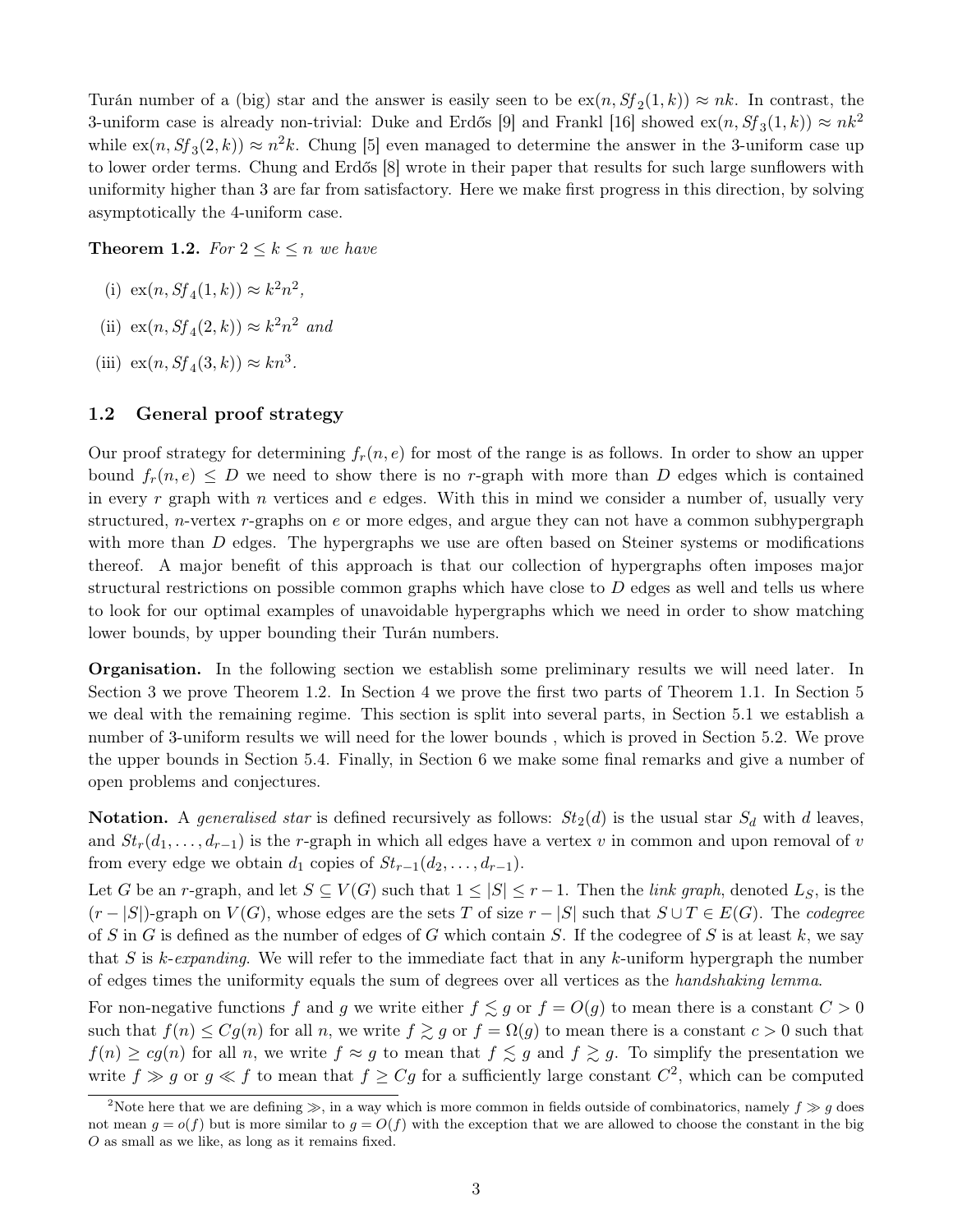by analysing the argument. In particular, in this paper choosing  $C = 2^{30}$  would be sufficient for all our arguments. All asymptotics are as  $n \to \infty$  unless specified otherwise.

From now on whenever we say optimal unavoidable graph, we mean it has the largest number of edges up to a constant factor. Throughout the paper we omit floor and ceil signs whenever they are not crucial, for the sake of clarity of presentation and since they would only, possibly, impact the constant factors.

# 2 Preliminaries

In this section we collect several simple results, that we use later on. The next two results will provide us with building blocks for examples of hypergraphs which will be useful both for proving lower bounds on Turán numbers of sunflowers needed for Theorem [1.2](#page-2-0) as well as to force structure when proving upper bounds in Theorem [1.1.](#page-1-0) We include proofs for completeness.

<span id="page-3-1"></span>**Lemma 2.1** (Partial Steiner Systems). Let  $k > t > 0$  be fixed integers. For every n sufficiently large, there exists a k-graph  $S(t, k, n)$  on n vertices such that every set of vertices of size t is contained in at most one edge, and the number of edges of  $S(t, k, n)$  is at least  $\Omega(n^t)$ .

*Proof.* Let X be an arbitrary k-subset of [n]. The number of k-sets which intersect X in i elements is  $\binom{k}{i}$  $\binom{n-k}{k-i}$ . Thus the total number of k-sets which intersect X in at least t elements is  $\sum_{i=t}^{k}$   $\binom{k}{i}$  $\binom{k}{i}\binom{n-k}{k-i}$ . It follows that there exists a k-graph  $G$  on  $[n]$  such that:

- Any two edges of G intersect in at most  $t-1$  elements;
- $|E(G)| \geq \frac{\binom{n}{k}}{\sum_{k}^{k} \binom{k}{k}}$  $\frac{{k \choose k}}{\sum_{i=t}^k {k \choose i} {n-k \choose k-i}} \gtrsim n^t.$

This completes the proof.

The above result as stated requires k to be fixed, however for certain applications we will want to relax this assumption. The following result is a special case where  $t = 2$  and we allow  $k \leq \sqrt{n/2}$ . Here we say a hypergraph is linear if no two of its edges intersect in more than one vertex.

<span id="page-3-2"></span>**Lemma 2.2.** For  $2 \le k \le \sqrt{n/2}$ , there exists a linear k-graph on n vertices with at least  $n^2/4k^2$  edges.

*Proof.* By Chebyshev's theorem, there is a prime p between  $n/2k$  and  $n/k$ . Look at the affine plane  $\mathbb{F}_p^2$ , and consider its subset  $V = \{(x, y) \in \mathbb{F}_p^2 \mid 0 \le x \le k-1, y \in \mathbb{F}_p\}$ . The vertex set of our hypergraph will be V. Note that  $|V| < n$ . The edges are *partial lines*  $L_{(x,y)}$ , defined as follows for each  $(x,y) \in \mathbb{F}_p^2$ .

$$
L_{(x,y)} = \{(0,x) + t(1,y) \mid 0 \le t \le k - 1\}.
$$

Notice that for distinct pairs  $(x_1, y_1)$  and  $(x_2, y_2)$  the corresponding lines  $L_{(x_1, y_1)}$  and  $L_{(x_2, y_2)}$  intersect in at most one vertex, so our k-graph is linear, and has  $p^2 \geq n^2/4k^2$  edges.  $\Box$ 

<span id="page-3-0"></span>The following simple lemma will often come in useful.

**Lemma 2.3.** Let G be a graph with at least  $2kl$  edges and with no star  $S_k$ . Then G contains a matching of size  $\ell$ .

*Proof.* We find an  $\ell$ -matching M in G as follows. Let  $v \in V(G)$  be a non-isolated vertex, and take an arbitrary edge  $(u, v)$  incident with v and put it in M. Now delete all edges incident to u and v from G and repeat this procedure. If we found less than  $\ell$  such edges, we deleted at most  $2(\ell - 1)k$  edges in G, so there is an edge left which we can add to M.  $\Box$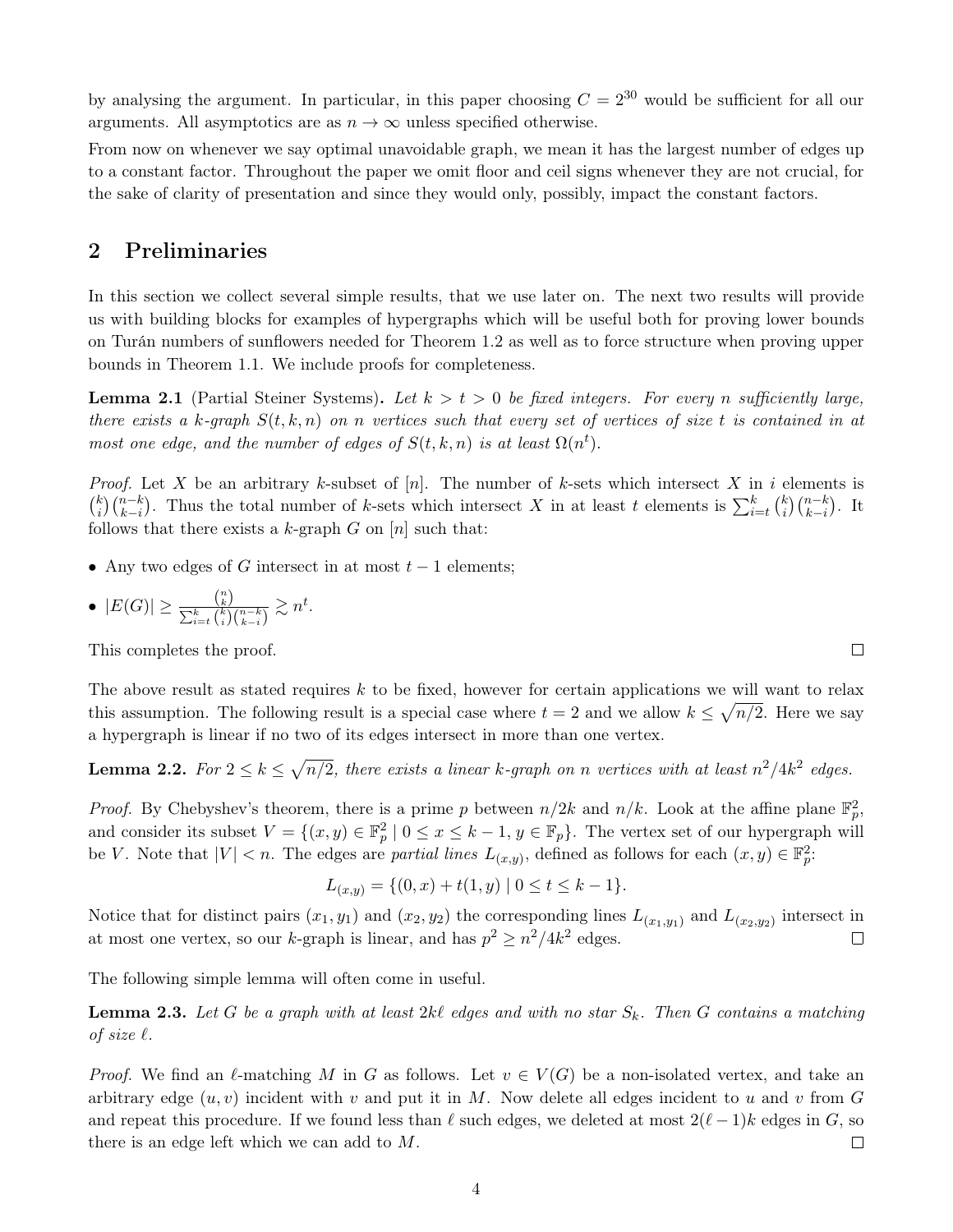The next auxiliary lemma is a generalisation of [\[7,](#page-21-0) Lemma 5] which will come in useful when looking at higher uniformities. We give a different proof, as it illustrates an idea which will be used a lot later on.

<span id="page-4-2"></span>**Lemma 2.4.** Any graph with n vertices and  $e = 6sn \ge 6kn$  edges contains at least  $\min\{s, \sqrt{sn}/k\}$ vertex-disjoint copies of the star  $S_k$ .

*Proof.* Let  $t = \min\{s, \sqrt{sn}/k\}$ . If there are at least t vertices with degree at least  $(t-1)(k+1) + k =$  $t(k+1)-1$  then we can greedily find t vertex-disjoint copies of  $S_k$ . This means that by removing at most  $t \cdot n \leq sn$  edges we get a graph with maximum degree less than  $t(k + 1)$ . Now let us take a maximal collection of vertex-disjoint  $S_k$ 's. Unless we are done there are at most  $(t-1)(k+1)$  vertices spanned by these stars, so in total they touch less than  $t^2(k+1)^2 \le 4t^2k^2 \le 4sn$  edges. So upon removing them we are left with at least  $sn \geq kn$  edges and can find another  $S_k$ .  $\Box$ 

### <span id="page-4-0"></span>3 Turán numbers of sunflowers

In this section we give the proof of Theorem [1.2.](#page-2-0)

#### 3.1 3-uniform case

We will need the following 3-uniform results, which were already established by Duke and Erdős [\[9\]](#page-21-5) and Frankl [\[16\]](#page-21-18). We include our, somewhat simpler proofs, for completeness and to illustrate the ideas we will use in the 4-uniform case. There are only two different types of 3-uniform sunflowers, namely  $Sf_3(1, k)$ and  $Sf_3(2, k)$ .

<span id="page-4-1"></span>**Lemma 3.1.** Let  $2 \leq k \ll n$  we have  $\operatorname{ex}(n, Sf_3(1, k)) \approx k^2 n$ .

*Proof.* For the lower bound, we split [n] into disjoint sets: A of size  $n - k \geq n/2$ , and B of size k. Let our 3-graph consist of all edges with one vertex in A and two vertices in B. This 3-graph has  $\Omega(k^2 n)$  edges and is  $Sf_3(1, k)$ -free. Indeed, if we can find a copy of  $Sf_3(1, k)$  each of its edges contains two vertices in B, one of which is not the common vertex, so it uses at least  $k + 1$  vertices of B, which has size k, a contradiction. This shows  $ex(n, Sf_3(1, k)) = \Omega(k^2 n)$ .

For the upper bound, we will show that every 3-graph G with  $4k^2n$  edges contains a copy of  $S_f(1,k)$ . Let G be such a 3-graph and suppose towards a contradiction that it does not contain an  $Sf_3(1,k)$ . For each  $v \in V(G)$  let  $D_v$  denote the (2)-graph on V whose edges are the 2k-expanding pairs Y such that  $v \cup Y \in E(G)$ .  $D_v$  does not contain matchings and stars of size k; if  $D_v$  contained a k-matching then v and this matching would make an  $Sf_3(1,k)$  in G; if  $D_v$  contained a star of size k then we can greedily extend each edge of the star by a new vertex to obtain an  $Sf_3(1,k)$ , since the edges are 2k-expanding. Using Lemma [2.3](#page-3-0) this implies that  $D_v$  can have at most  $2k^2$  edges. The number of edges of G containing a 2k-expanding pair is upper bounded by  $\sum_{v} |D_v| \leq 2k^2 n$ , so if we delete all such edges we are left with a 3-graph G' with at least  $2k^2n$  edges with no 2k-expanding pairs of vertices. Now take a vertex v with degree at least  $3|E(G')|/n \ge 4k^2$  in G'; it cannot have a star of size 2k in its link graph, as then the pair v and centre of the star would be  $2k$ -expanding. Using Lemma [2.3](#page-3-0) this means there must be a  $k$ -matching in its link graph, which together with v forms an  $Sf_3(1, k)$  in G, so we are done.  $\Box$ 

<span id="page-4-3"></span>We now proceed to the second type of sunflowers.

**Lemma 3.2.** For  $2 \leq k \ll n$  we have  $ex(n, Sf_3(2, k)) \approx kn^2$ .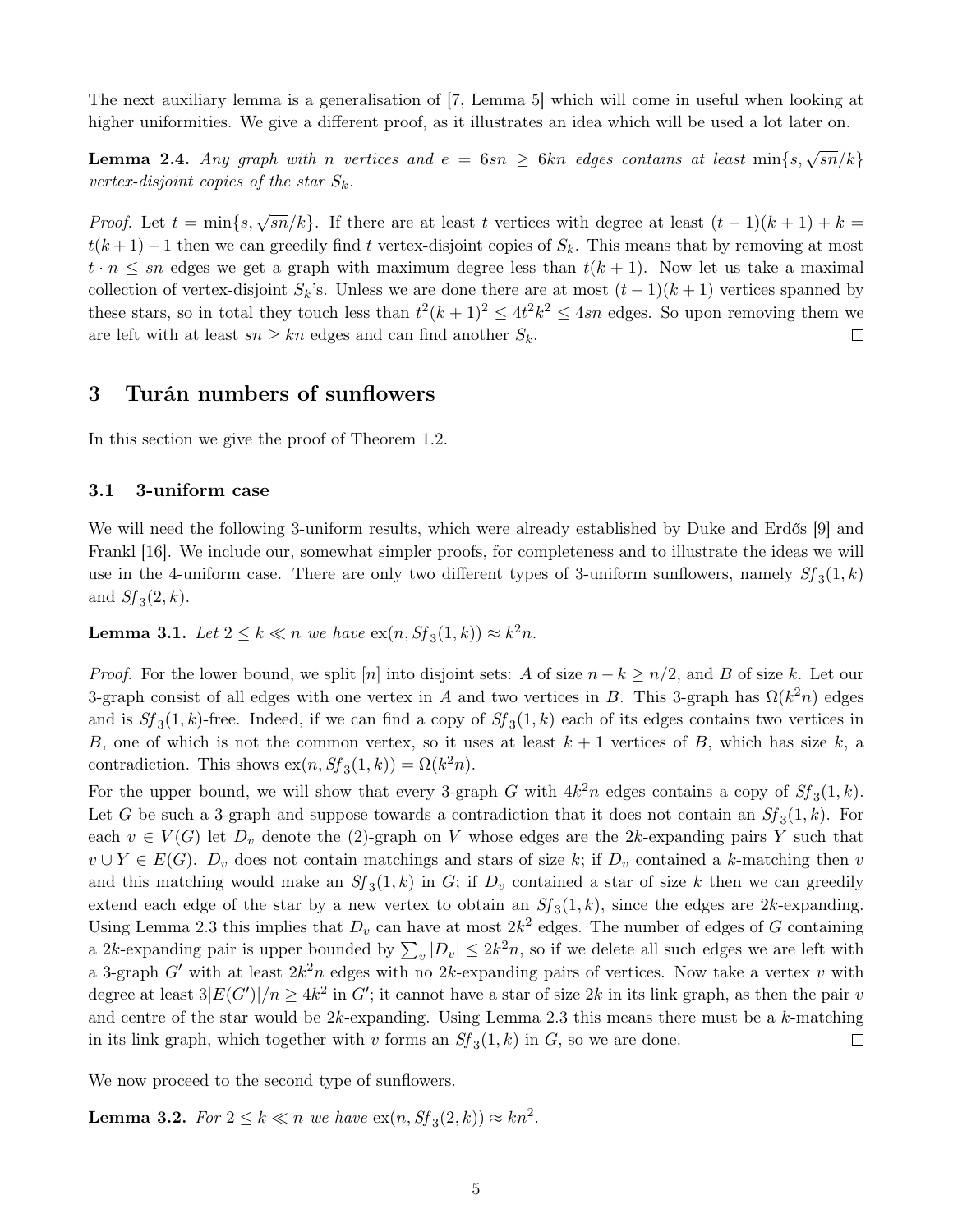*Proof.* To prove the lower bound, we consider the linear 3-graph  $S(2,3,n)$  on [n] with  $\Omega(n^2)$  edges, given by Lemma [2.1.](#page-3-1) Let G be a union of  $k-1$  random copies of  $S(2,3,n)$ , where each copy is obtained by randomly permuting the vertices of  $S(2,3,n)$ . Since each pair of vertices lies in at most one edge from each copy of  $S(2,3,n)$ , G does not contain a copy of  $S_f(3,2,k)$ . A fixed triple is chosen with probability  $\Omega(1/n)$  in a random copy of  $S(2, 3, n)$ , independently between our k – 1 copies. Thus the probability that a given triple is chosen in one of our  $k-1$  copies is at least  $\Omega(k/n)$  so the expected number of chosen triples is  $\Omega(kn^2)$ , giving  $\text{ex}(n, Sf_3(2, k)) = \Omega(kn^2)$ .

We now turn to the upper bound. Let G be a 3-graph with  $kn^2$  edges. By averaging, there must exist a pair of vertices belonging to at least k edges, which make a copy of  $Sf_3(2, k)$  in G.  $\Box$ 

#### 3.2 4-uniform case

In this subsection we determine the behaviour of the Turán number of 4-uniform sunflowers, namely we prove Theorem [1.2.](#page-2-0) We begin with  $Sf_4(1, k)$ .

**Lemma 3.3.** For  $2 \leq k \ll n$  we have  $\operatorname{ex}(n, Sf_4(1, k)) \approx k^2 n^2$ .

*Proof.* We consider the lower bound first. We split the n vertices into disjoint sets A of size  $n - k \geq n/2$ and B of size k. Let G be the 4-graph consisting of edges which have two vertices in each of A and B, so in total G has  $\approx k^2 n^2$  edges. Note that G is  $Sf_4(1,k)$ -free. Indeed, if we can find a copy of  $Sf_4(1,k)$  each of its edges contains two vertices in B, one of which is not the common vertex, so it uses at least  $k + 1$ vertices of  $B$ , which has size  $k$ , a contradiction.

For the upper bound, we will show that every 4-graph G with  $e \gg k^2 n^2$  edges contains a copy of  $Sf_4(1, k)$ . Let G be such a 4-graph and suppose it does not contain a copy of  $Sf_4(1,k)$ . For each  $v \in V(G)$ , let  $D_v$ denote the set of 3k-expanding triples Y such that  $v \cup Y \in E(G)$ . So  $D_v$  is a 3-graph. If some  $D_v$  has at least  $e/(2n) \gg k^2n$  edges then by Lemma [3.1](#page-4-1) we can find an  $Sf_3(1,k)$  in  $D_v$  and greedily extend it to an  $Sf_4(1,k)$  in G, so we may assume that each  $D_v$  has at most  $e/(2n)$  edges. The number of edges of G containing a 3k-expanding triple is upper bounded by  $\sum_{v} |D_v| \le e/2$  so if we delete all such edges we are left with a 4-graph  $G'$  with at least  $e/2$  edges and no 3k-expanding triple of vertices.

Now look at pairs of vertices which are  $18k^2$ -expanding. Any such pair has no star of size  $3k$  in its link graph as that would give a  $3k$ -expanding triple, so by Lemma [2.3](#page-3-0) it has a matching of size  $3k$ . If we can find a star of size k formed by the  $18k^2$ -expanding pairs, then using the matchings we found in the link graphs we can once again greedily extend it into a copy of  $S_f(1,k)$ . Hence, the total number of  $18k^2$ -expanding pairs is at most kn. They can lie in at most  $3k^2n^2$  different edges (since the third vertex we can choose in n many ways but the fourth in at most  $3k$ , because there are no  $3k$ -expanding triples). Deleting all such edges from G' we obtain G'' with at least  $e/4 \ge 18k^2n^2$  edges, without  $18k^2$ -expanding pairs, which is a contradiction (since by density  $G''$  must have an  $18k^2$ -expanding pair).  $\Box$ 

**Remark.** By induction this easily extends to higher uniformities, giving  $ex(n, Sf_r(1, k)) \approx_r k^2 n^{r-2}$ . We now turn to the second type of 4-uniform sunflowers, namely  $Sf_4(2, k)$ .

**Lemma 3.4.** For  $2 \leq k \ll n$  we have  $\operatorname{ex}(n, Sf_4(2, k)) \approx k^2 n^2$ .

*Proof.* We prove a lower bound first. Let us say that a  $(2-)$ graph G is good if it has at most  $2k$  vertices and each of its edges is contained in a copy of  $K_4$ . If we can show that there exists m edge disjoint copies of good graphs  $G_1, \ldots, G_m$  on the same vertex set [n], with at least  $\Theta(n^2k^2)$  copies of  $K_4$  in total among  $G_1, \ldots, G_m$ , then we would be done. Indeed, we can construct a 4-graph H on [n] by putting a 4-edge in H for any 4 vertices which induce a copy of  $K_4$  in one of  $G_1, \ldots, G_m$ ; this 4-graph has at least  $\Theta(n^2k^2)$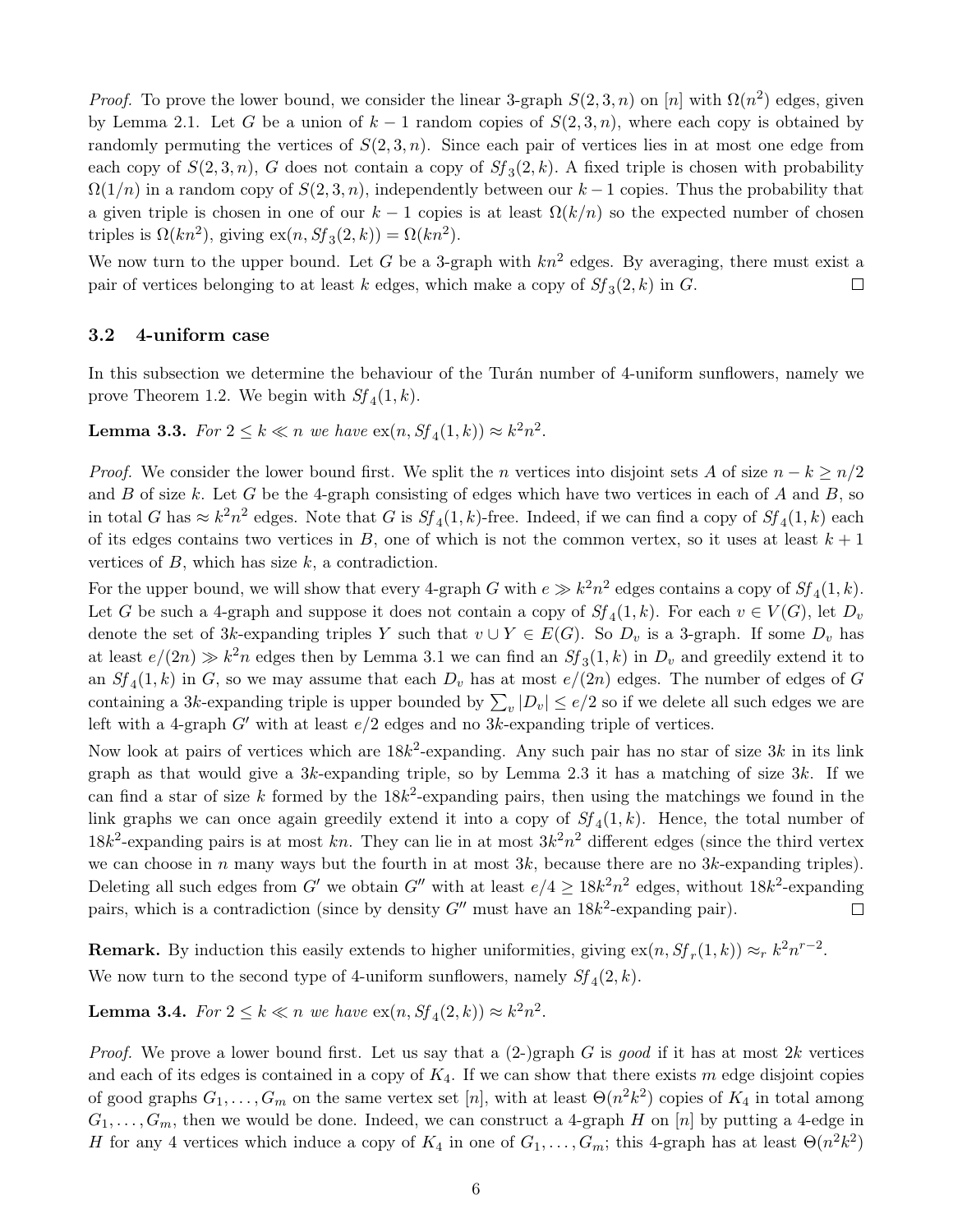edges, and by assumption each vertex pair  $P$  in  $[n]$  is an edge of at most one graph  $G_i$ , and therefore all the 4-edges in H which contain P contain only vertices from  $G_i$  of which there are at most  $2k$ , so no pair can be the centre of a sunflower  $Sf_4(2, k)$  which has  $2k + 2$  vertices.

Now we show the existence of such  $G_1, \ldots, G_m$ , for  $m = \frac{n^2}{48k}$  $\frac{n^2}{48k^2}$ . We choose 2k vertices uniformly at random, with repetition from  $[n]$  and choose  $G_1$  to be the complete graph on these 2k vertices. Suppose we obtained graphs  $G_1, \ldots, G_i$ , where  $i < m$ . Choose again a set of uniformly random 2k vertices, and choose  $G_{i+1}$  to be the complete graph on these vertices from which we remove all the edges in  $G_1, \ldots, G_i$  and after this we remove all edges not participating in a  $K_4$ .

Notice that for each graph  $G_i$ , with  $i \in [m]$ , the expected number of  $K_4$ 's is at least

$$
\binom{2k}{4} \left(1 - 6i \cdot (2k/n)^2\right) \cdot \frac{1}{2} \ge \Theta(k^4),
$$

since probability that 4 randomly sampled vertices are different is at least  $1 - 6/n \ge 1/2$  and by a union bound the probability that one of its 6 edges already got chosen in some  $G_1, \ldots, G_i$  is at most  $6i \cdot (2k/n)^2 \leq 1/2$ . So the total expected number of  $K_4$ 's among  $G_1, \ldots, G_m$  is by linearity of expectation at least  $m \cdot \Theta(k^4) = \Theta(n^2 k^2)$  and we are done.

For the upper bound, there must be a vertex v with degree  $\gg k^2n$  in any graph on  $\gg k^2n^2$  edges, so we can find an  $Sf_3(1, k)$  in its link graph, by Lemma [3.1,](#page-4-1) which together with v forms a copy of  $Sf_4(2, k)$ .

Finally, we deal with the third and last kind, namely  $Sf_4(3, k)$ .

**Lemma 3.5.** For  $2 \leq k \ll n$  we have  $ex(n, Sf_4(3, k)) \approx kn^3$ .

*Proof.* For the lower bound, we take a 4-graph G which is a union of  $k-1$  random copies of a 4-graph  $S(3, 4, n)$  on n vertices with  $\Omega(n^3)$  edges, given by Lemma [2.1.](#page-3-1) A single triple of vertices lies in at most one edge for each copy so in total in at most  $k-1$  edges; this means there is no  $Sf_4(3, k)$  in G. Each fixed quadruple is an edge of G with probability  $\Omega(1/n)$ , independently between different choices. Thus the probability that a quadruple is chosen in G is at least  $\Omega(k/n)$ , so the expected number of chosen triples is at least  $\Omega(kn^3)$ . Therefore,  $\operatorname{ex}(n, Sf_4(3, k)) \ge \Omega(kn^3)$ .

Let G be a 4-graph on n vertices with  $kn^3$  edges. By the pigeonhole principle there is a triple of vertices belonging to at least k edges, which makes an  $Sf_4(3, k)$ . This shows  $ex(n, Sf_4(3, k)) \leq kn^3$ .  $\Box$ 

The above three results establish Theorem [1.2](#page-2-0) when  $k \ll n$ . This shows that  $\exp(n, Sf_4(i, k)) \approx n^4$  for any  $k = cn$  for some small enough constant c. The bound in the remaining range, namely when  $k \geq cn$ , is immediate since  $Sf_4(i,k) \subseteq Sf_4(i,k')$  for any  $k \leq k'$  in the case of lower bounds and by the trivial bound  $ex(n, Sf_4(i, k)) \leq {n \choose 4}$  $\binom{n}{4}$  in the case of upper bounds, since we are only interested in bounds up to constant factor.

### <span id="page-6-0"></span>4 Unavoidability, sparse regimes

In this section we prove Theorem [1.1](#page-1-0) for  $e \ll n^3$ , so for the majority of the first two regimes. We note that in order to prove Theorem [1.1](#page-1-0) it is sufficient to prove it for the regimes  $e \ll n^2, n^2 \ll e \ll n^3$  and  $n^3 \ll e \ll n^4$  since in the remaining cases  $e \approx n^2, e \approx n^3$  the bounds of the regimes match (up to a constant factor) and  $un_4(n, e)$  is monotone in e. We begin with the sparsest regime  $e \ll n^2$ , which is quite simple to handle but illustrates the general approach.

**Theorem 4.1.** For  $1 \leq e \ll n^2$ , we have  $un_4(n, e) = 1$ .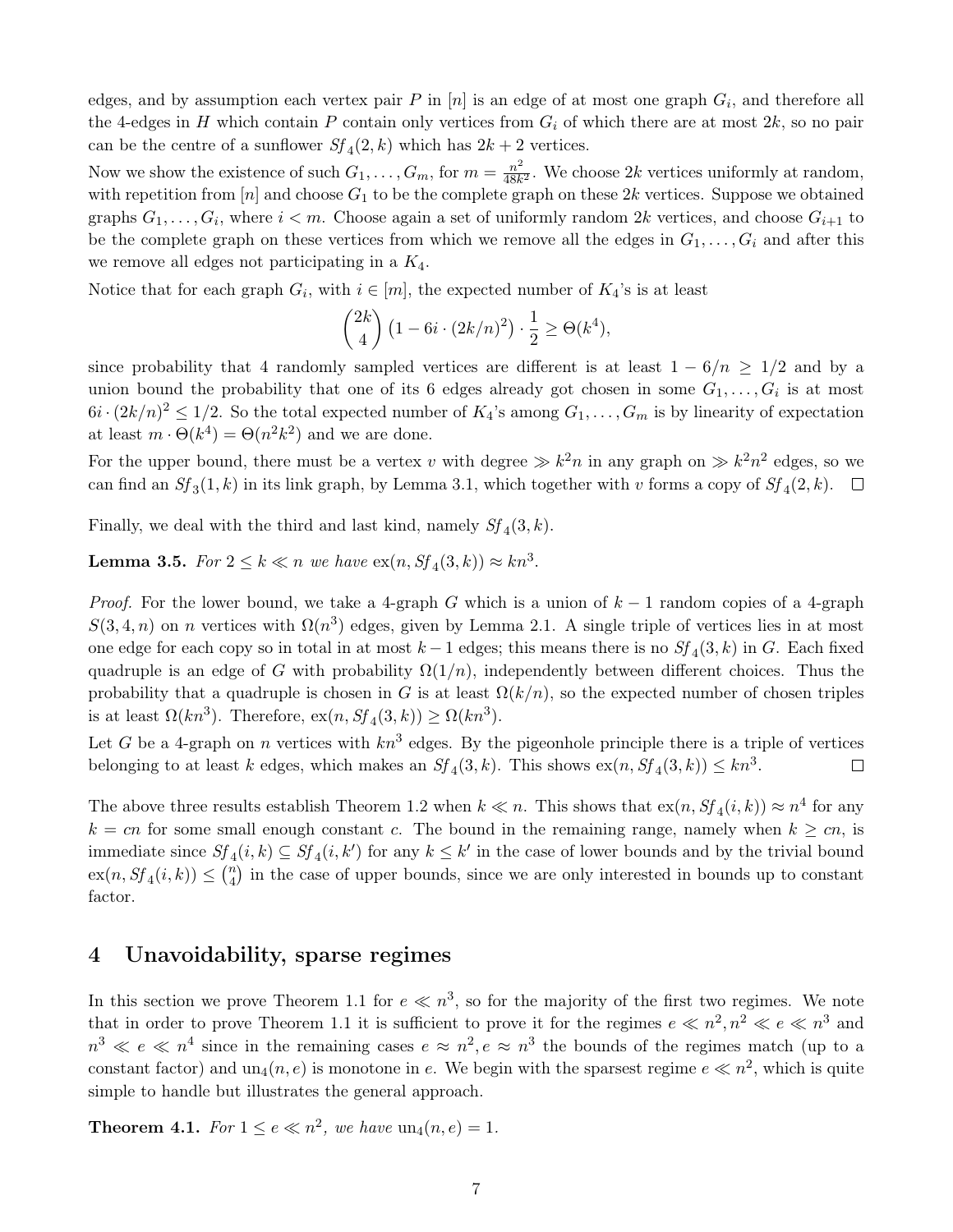*Proof.* Starting with the upper bound, let H be an  $(n, e)$ -unavoidable graph where  $e \leq cn^2$  for some sufficiently small constant  $c > 0$ . This means it is contained in any 4-graph on n vertices with at least e edges and our task is to show that it must consist of only one edge. To see this, observe that the 4-graph  $S(2,4,n)$ , given by Lemma [2.1,](#page-3-1) has  $\Omega(n^2) \ge e$  edges so it must contain H as a subgraph. This forces H to be linear. Similarly, the n-vertex 4-graph which consists of all edges which contain two fixed vertices has  $\Omega(n^2) \ge e$  edges so also has H as a subgraph. This forces any two edges of H to intersect in at least 2 vertices. Since  $H$  must also be linear this means it can have at most 1 edge.

The lower bound is immediate, since any *n*-vertex graph with e edges contains an edge ( $e \geq 1$ ) so a single edge graph is  $(n, e)$ -unavoidable showing un $(1, e) \geq 1$ .  $\Box$ 

<span id="page-7-0"></span>We now turn to the upper bound for the second regime.

**Theorem 4.2.** For  $n^2 \ll e \ll n^3$  we have  $\text{un}_4(n, e) \lesssim \text{min}\{(e/n^2)^{3/4}, (e/n)^{1/3}\}.$ 

*Proof.* Let H be an  $(n, e)$ -unavoidable 4-graph and let  $k = c\sqrt{e}/n$ , for  $c > 0$  large enough. This means that any n-vertex 4-graph with at least  $\Omega(k^2 n^2)$  edges must contain H (by choosing c large enough, since  $e = n^2 k^2/c^2$ ). Note that the regime bounds imply  $1 \ll k \ll \sqrt{n}$ . To show the bound it suffices to show that  $|E(H)| \le \min\{2k^{3/2}, (k^2n)^{1/3}\}\.$  In order to do this, we will consider a number of examples of 4-graphs with more than  $e$  edges. Each of them will reveal some additional information on how  $H$  should look like and allow us to conclude it can't have more than the claimed number of edges.

- The 4-graph  $S(3, 4, n)$ , given by Lemma [2.1,](#page-3-1) has  $\Omega(n^3) \ge e$  edges. So it forces H to have no two edges intersecting in three vertices.
- The graph with one special vertex contained in all of  $\binom{n-1}{3}$  $\binom{-1}{3}$  possible edges implies that all edges of H must contain a common vertex, say v. Let  $H_3$  be the link graph of v (so a 3-graph).
- We take the graph obtained from an *n*-vertex linear k-graph by taking every 4-subset of every edge in this k-graph as an edge. Note that by Lemma [2.2,](#page-3-2) since  $k \ll \sqrt{n}$ , we can find such a 4-graph with  $\Omega(k^2 n^2)$  edges. This implies that  $H_3$  splits into components of size at most k each, since v is contained in all 4-edges and by construction any two 4-edges which intersect in more than one vertex belong to a single k-edge of our starting linear k-graph.
- Let us take the hypergraph with sets of vertices  $V_1$  of size k and  $V_2$  of size  $n k$  such that we choose any pair of vertices in  $V_1$  and any pair of vertices in  $V_2$  and join them in an edge. This 4-graph has  $\Omega(k^2n^2)$  edges. Since every edge has at least two vertices in  $V_1$  this means every edge of  $H_3$  must have at least one vertex in  $V_1$ ; in other words,  $H_3$  has a cover C of size at most k and (in particular)  $H_3$  has at most k components.
- Let us take a set S of  $2k^2 \ll n$  vertices and split them into  $k^2$  pairs. We join each of these  $k^2$  pairs with every pair among  $n - |S|$  vertices outside of S into a 4-edge. This gives us an n vertex 4-graph with  $\Omega(k^2 n^2)$  edges, so we must be able to find a copy of H inside it. If v is embedded inside S and we let w be its pair, then v and w belong to each edge of H. We claim this implies that H has at most k edges. To see this observe first that every edge of  $H_3$  contains w, so  $H_3$  only has a single component. By the third point we know it consists of at most  $k$  vertices. We further know, by the first point, that if we remove w we get a matching, since otherwise we would have two edges of  $H$  which intersect in 3 vertices. This implies H has at most k edges and we are done. So,  $v$  must be embedded outside of S. If a vertex of C is in S then it participates in at most one edge of H (since we know each such edge contains the vertex of  $C$ , its pair in  $S$  and  $v$  and there is only one edge of  $H$  containing any triple of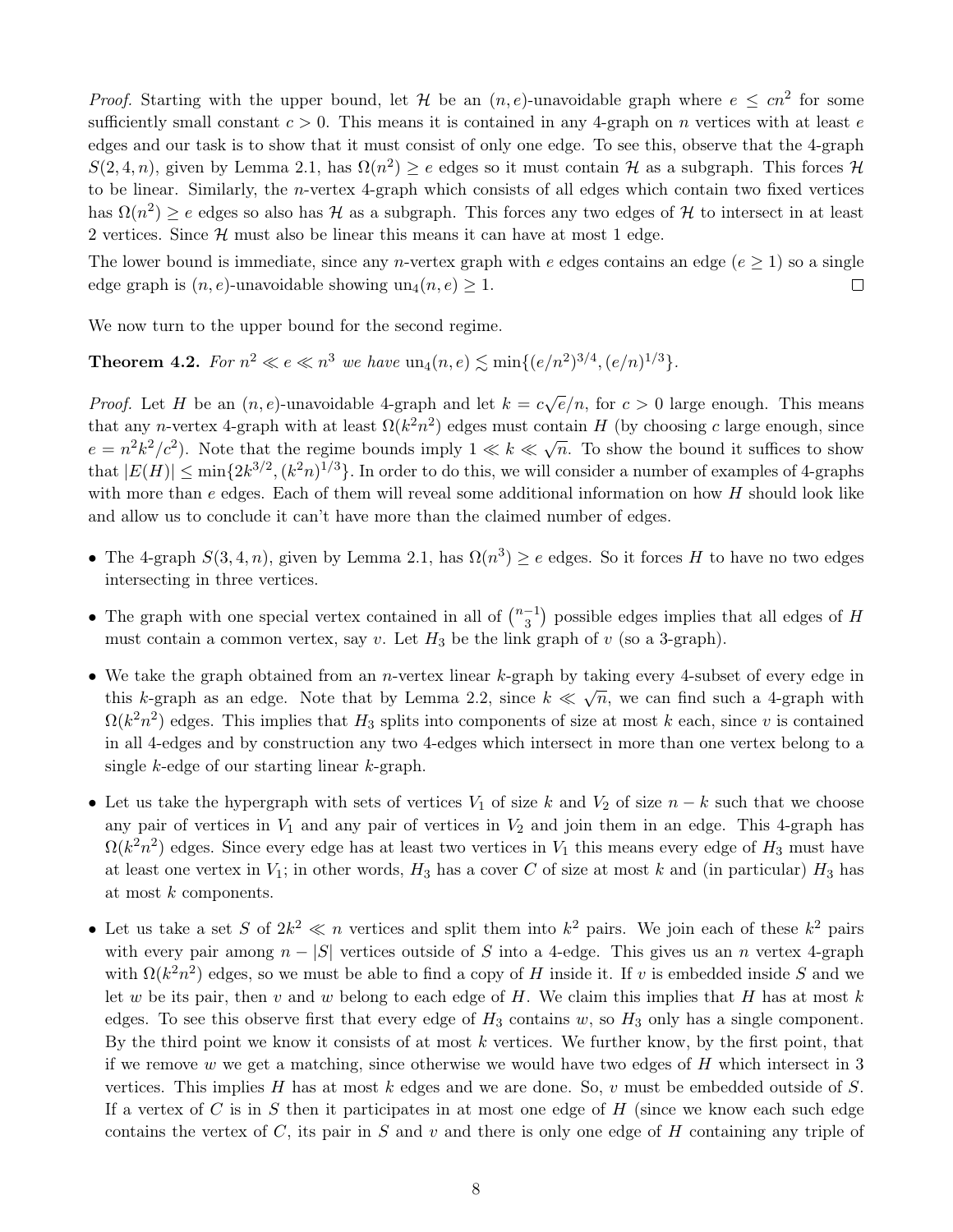vertices), so such vertices contribute at most  $k$  edges. If we remove these edges from  $H$  we know that in the remaining 4-graph upon removing v and the vertex of C from an edge we obtain one of our pairs in S.

Since we removed at most  $k \ll \min\{k^{3/2}, (k^2n)^{1/3}\}\)$  edges, so at most a constant proportion of edges in H, we may assume we started with  $H$  in which such edges did not exist. Putting together the observations so far we know that H has a fixed vertex v in all edges, its link graph is the 3-graph  $H_3$  which consists of at most k copies of a subhypergraph of  $S_f(1,k)$ , whose centres are vertices of C and whose petals upon removal of the centre vertices give a matching  $M$  (our pairing of vertices in  $S$ ) which in total has size at most  $k^2$ . The following two further examples provide us with one of the desired bounds each.

- Let  $V_1$  induce k disjoint copies of  $K_{\sqrt{k},\sqrt{k}}$ , we extend each edge of this graph into 4-edges by adding every possible pair of the remaining vertices (the set of which we denote by  $V_2$ ). Since  $|V_1| = 2k^{3/2} \ll n$ if we set  $|V_2| = n - |V_1|$  this 4-graph will have n vertices and  $\Omega(k^2 n^2)$  edges, so contains H. Let us consider the edges of M containing a vertex embedded in  $V_1$ . There can be at most  $2k^{3/2}$  such edges since  $|V_1| = 2k^{3/2}$ , so upon deleting all corresponding edges of H we are left with a subgraph of H in which v and C got embedded into  $V_1$  (or we are left with an empty graph). But this implies  $|C| \leq 2\sqrt{k}$ , so again there are at most  $2k^{3/2}$  edges of H remaining (since we know that if we fix a vertex from C, in addition to v, their link graph is a matching of size at most k). It follows that  $|E(H)| \leq 4k^{3/2}$  giving us the first part of the result.
- Take a set  $V_1$  of  $(k^2n)^{1/3} \ll n$  vertices and let  $V_2$  be the set of remaining vertices. We make a 4graph by taking any triple in  $V_1$  and a single vertex in  $V_2$ . This gives us  $\Omega(k^2 n^2)$  edges and implies  $|E(H)| \leq (k^2 n)^{1/3}$  since among every pair of vertices in M at least one must be in  $V_1$ .

This completes the proof.

The rest of this section is devoted to the upper bound part of the following theorem, as the lower bound follows from Theorem [4.2.](#page-7-0) Analysing the above proof narrows down the possibilities for an optimal unavoidable graph significantly, leading us to  $St_4(\sqrt{k},k,1)$  as a natural candidate for an optimal unavoidable graph. This indeed turns out to be the case as a consequence of the following result.

<span id="page-8-0"></span>**Theorem 4.3.** For 
$$
2 \le k \le n^{2/3}
$$
 we have  $\exp(n, St_4(\sqrt{k}, k, 1)) \approx \max\{k^2n^2, k^{9/2}n\}.$ 

Before proving this result let's see why it gives the desired lower bound for the unavoidability problem. We want to show that there is an  $(n, e)$ -unavoidable 4-graph with  $\gtrsim \min\{(e/n^2)^{3/4}, (e/n)^{1/3}\}\)$  edges, for any  $n^2 \ll e \ll n^3$ . To do this we choose k as large as possible, so that  $e \gg \max\{k^2 n^2, k^{9/2} n\}$ , which means that  $k \gtrsim \min\{(e/n^2)^{1/2}, (e/n)^{2/9}\}\.$  By our choice of k the above theorem applies and tells us that any 4-graph with *n* vertices and *e* edges contains  $St_4(\sqrt{k}, k, 1)$ , i.e. it is  $(n, e)$ -unavoidable. This implies there is an  $(n, e)$ -unavoidable 4-graph with  $k^{3/2} \gtrsim \min\{(e/n^2)^{3/4}, (e/n)^{1/3}\}\)$  edges, as desired. So, combining Theorem [4.3](#page-8-0) and Theorem [4.2](#page-7-0) we obtain the desired result for the middle range.

<span id="page-8-1"></span>**Theorem 4.4.** For  $n^2 \ll e \ll n^3$ , we have  $\text{un}_4(n, e) \approx \min \{(e/n^2)^{3/4}, (e/n)^{1/3}\}.$ 

Let us now turn to the proof of Theorem [4.3.](#page-8-0) For the upper bound our task is to show that any 4-graph G on n vertices with  $e \gg \max(k^2 n^2, k^{9/2} n)$  edges contains a copy of  $St_4(\sqrt{k}, k, 1)$ . To this end, note that by the pigeonhole principle, the link graph  $L_v$  of some vertex  $v \in V(G)$  must have  $e/n \gg \max(k^2 n, k^{9/2})$ by the pigeomole principle, the link graph  $L_v$  or some vertex  $v \in V(G)$  must have  $e/n \gg \max(\kappa n, \kappa^{\gamma})$ <br>triples. If  $L_v$  contains  $\sqrt{k}$  vertex-disjoint copies of  $Sf_3(1,k)$ , then we are done. Unfortunately, a 3-graph on *n* vertices with  $\gg$  max( $k^2n, k^{9/2}$ ) edges may not have more than one vertex-disjoint copy  $Sf_3(1, k)$ ,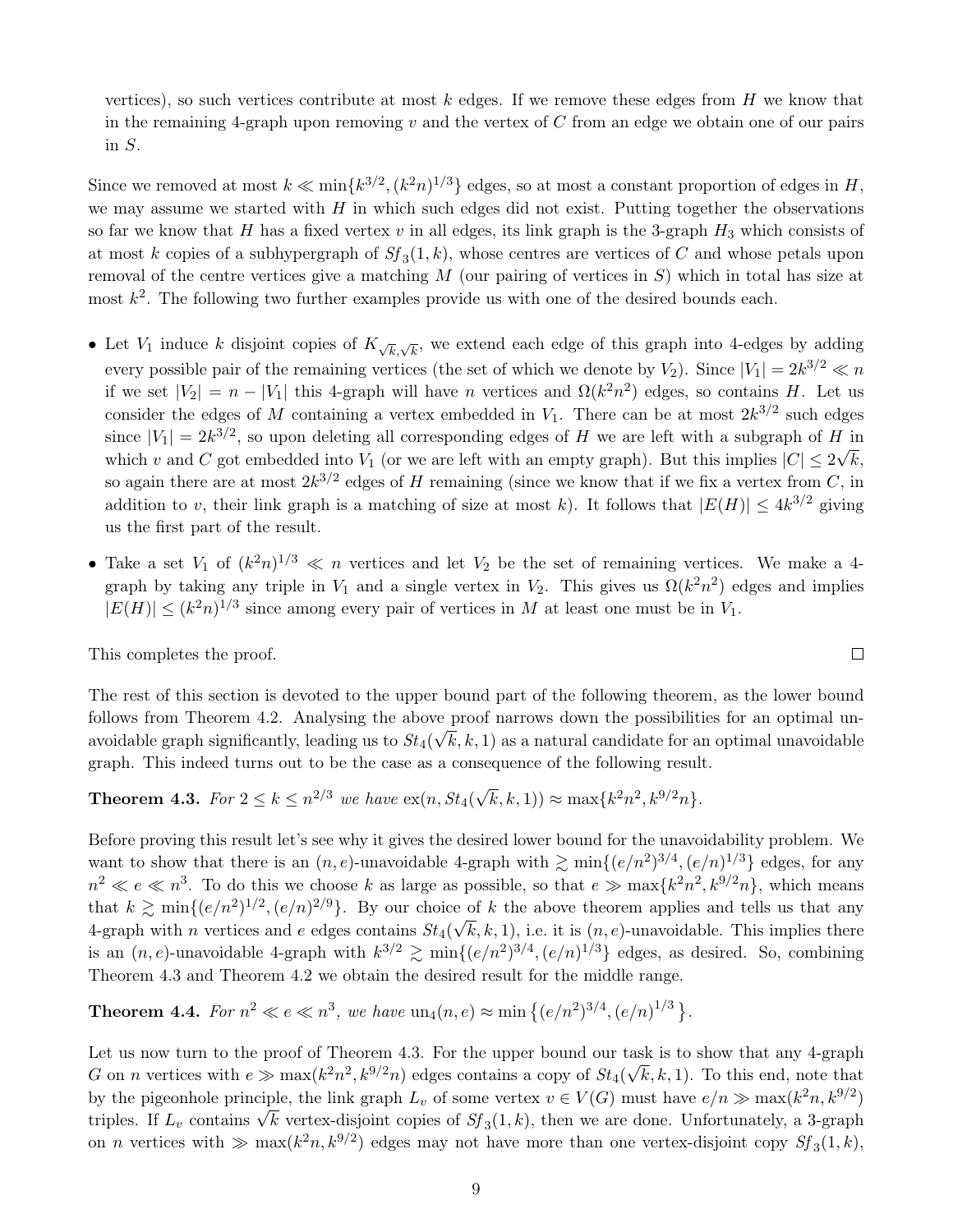let alone  $\sqrt{k}$  copies. For example, the 3-graph consisting of all triples containing a fixed vertex has  $\binom{n-1}{2}$  $\binom{-1}{2}$ edges (which is large enough when  $k \ll n^{4/9}$ ), and it clearly does not contain two disjoint copies of  $Sf_3(1,k)$ . As the next result shows, one can remedy the situation by imposing a boundedness condition on the codegrees.

<span id="page-9-0"></span>**Lemma 4.5.** Let  $k \geq 2$ . Every n-vertex 3-graph with at least  $e \gg \max(k^2 n, k^{9/2})$  edges, in which every **Definite 4.3.** Let  $\kappa \geq 2$ . Every n-vertex 3-graph with at teast  $e \gg \max(\kappa | n, \kappa^{\gamma})$  eages, pair of vertices has codegree at most  $3k^{3/2}$ , contains  $\sqrt{k}$  vertex-disjoint copies of  $Sf_3(1, k)$ .

*Proof.* Assume first that there exist vertices  $v_1, \ldots, v_{\sqrt{k}}$  with degree at least 18k<sup>3</sup>. Since there are no pairs of vertices with codegree larger than  $3k^{3/2}$ , we know that the link graph of any  $v_i$  does not contain a star of size  $3k^{3/2}$ , so by Lemma [2.3](#page-3-0) it must contain a matching of size  $3k^{3/2}$ . Now assume we have found  $i-1$  disjoint copies of  $Sf_3(1,k)$  centred at  $v_1,\ldots,v_{i-1}$  and not using any other  $v_j$ 's. Let us consider a  $i = 1$  disjoint copies of  $5j_3(1, k)$  centred at  $v_1, \ldots, v_{i-1}$  and not using any other  $v_j$  s. Let us consider a matching of size  $3k^{3/2}$  in the link graph of  $v_i$ . At most  $\sqrt{k} + 2(i-1)k < 2k^{3/2}$  of the pairs in the already contain a vertex from either  $\{v_i, \ldots, v_{\sqrt{k}}\}$  or belonging to one of our  $(i-1)$  already found copies of  $Sf_3(1,k)$ 's. The remaining pairs make a matching of size at least k in the link graph of  $v_i$  while avoiding  $\{v_1,\ldots,v_{\sqrt{k}}\}\$ as well as any already used vertex. This gives us a new  $Sf_3(1,k)$  centred at  $v_i$  which is  $\{v_1, \ldots, v_{\sqrt{k}}\}$  as well as any ancially used vertex. This gives us a new  $D_3(1, k)$  centred at  $v_i$  which is disjoint from the previous ones. After repeating  $\sqrt{k}$  many times we get the desired  $\sqrt{k}$  vertex-disjoin copies of  $Sf_3(1,k)$ .

So we may assume there are less than  $\sqrt{k}$  vertices with degree at least 18k<sup>3</sup>. Each such vertex belongs to at most  $3k^{3/2}n$  edges (the second vertex we can choose in n ways and then third in  $3k^{3/2}$  ways since codegrees are at most  $3k^{3/2}$ ). Thus in total there are at most  $3k^2n$  edges containing a vertex with degree at least  $18k^3$ . We delete these edges and are left with at least  $e/2$  edges. √

Suppose we have found  $i-1$  vertex-disjoint copies of  $S_f(1, k)$  in the remaining 3-graph, where  $1 \leq i \leq k$ k. There are at most  $(i-1)(2k+1) \cdot 18k^3 < 54k^{9/2}$  edges which contains a vertex from one of these copies. Removing these edges, we are left with at least  $e/4 \gg k^2 n$  edges. Thus Lemma [3.1](#page-4-1) applies giving us a nemoving these edges, we are left with at least  $e/4 \gg \kappa n$  edges. Thus<br>new  $Sf_3(1,k)$ . This way we obtain  $\sqrt{k}$  vertex-disjoint copies of  $Sf_3(1,k)$ .  $\Box$ 

We are now ready to finish our analysis of the middle range by proving Theorem [4.3.](#page-8-0)

Proof of Theorem [4.3.](#page-8-0) The lower bound follows from Theorem [4.2.](#page-7-0)

Turning to the upper bound, set  $m \gg \max(k^2 n, k^{9/2})$  and let G be an n-vertex 4-graph with at least  $nm$ edges. Suppose to the contrary that G has no copies of  $St_4(\sqrt{k}, k, 1)$ .

Let us first consider the case that there are at most  $nm/2$  edges containing a  $3k^{3/2}$ -expanding triple in G. Remove all these edges to obtain a 4-graph G' with at least  $nm/2$  edges in which there is no  $3k^{3/2}$ expanding triple. By the handshaking lemma, we can find a vertex x in  $G'$  of degree at least 2m. If we look at the 3-graph  $G_x$  obtained by removing x from all these edges we know it has at least  $2m$  edges, additionally we know that no pair of vertices is  $3k^{3/2}$ -expanding in  $G_x$  as such pair together with x would give a  $3k^{3/2}$ -expanding triple. So all codegrees in  $G_x$  are at most  $3k^{3/2}$  and Lemma [4.5](#page-9-0) applies, giving us k vertex-disjoint copies of  $Sf_3(1,k)$  which together with x make a copy of  $St_4(\sqrt{k}, k, 1)$ , a contradiction. Therefore, there are at least  $nm/2$  edges which contain a  $3k^{3/2}$ -expanding triple. For any  $v \in V(G)$  let  $D_v$  denote the 3-graph consisting of triples X such that  $v \cup X \in E(G)$  and X is  $3k^{3/2}$ -expanding. Note that we have  $\sum_{v \in V(G)} |D_v| \ge nm/2$  since each edge of G, containing a  $3k^{3/2}$ -expanding triple, contributes at least 1 to this sum. Hence, there exists a vertex x with  $|D_x| \ge m/2$ .

<span id="page-9-1"></span>**Claim 1.** There is no star of size  $\sqrt{k}$  consisting of  $3k^{3/2}$ -expanding pairs in the 3-graph  $D_x$ .

*Proof.* Suppose to the contrary that we can find distinct vertices  $v_0, \ldots, v_{\sqrt{k}}$  such that  $\{v_0, v_i\}$  makes a  $3k^{3/2}$ -expanding pair for all  $1 \le i \le \sqrt{k}$ . We know that  $\{v_0, v_i\}$  completes into an edge of  $D_x$  in at least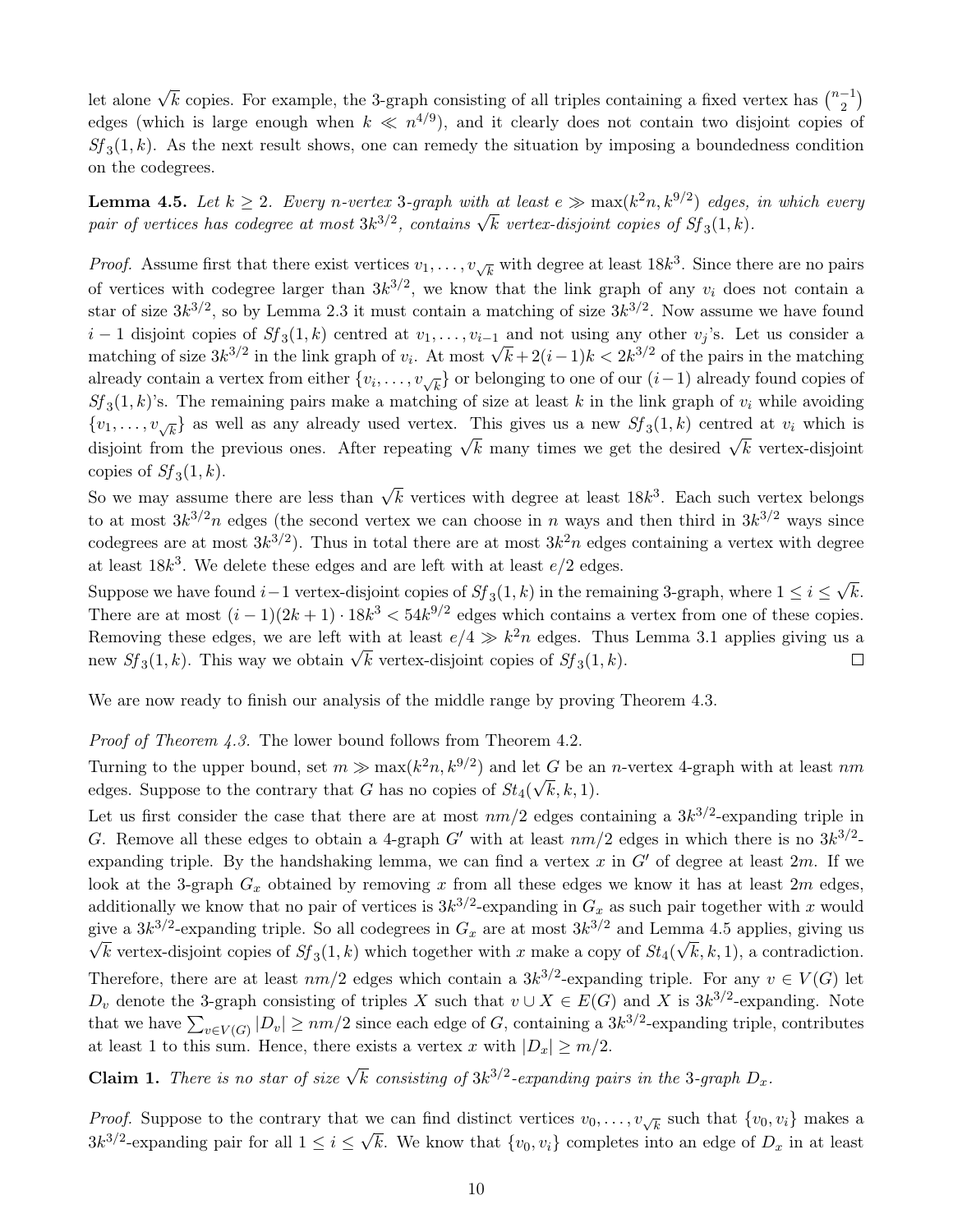$3k^{3/2}$  different ways, so we can greedily find k vertices  $v_{i1}, \ldots v_{ik}$  such that  $\{v_0, v_i, v_{ij}\} \in E(D_x)$  and all  $v_i, v_{ij}$  are distinct, for all  $1 \le i \le \sqrt{k}$  and  $1 \le j \le k$ . The last part is due to the fact that we choose at  $v_i, v_{ij}$  are distinct, for an  $1 \le i \le \sqrt{\kappa}$  and  $1 \le j \le \kappa$ . The last part is due to the fact that we choose at most  $1 + \sqrt{k} + k^{3/2} < 2k^{3/2}$  vertices in total and each pair completed an edge in at least  $3k^{3/2}$  ways always have an unused vertex to choose for our  $v_{ij}$ 's.

Now since each  $\{v_0, v_i, v_{ij}\} \in E(D_x)$  and is in particular expanding, we can extend it into an edge of G in Now since each  $\{v_0, v_i, v_{ij}\} \in E(D_x)$  and is in particular expanding, we can extend it mo an edge of G in  $3k^{3/2}$  ways so again greedily we obtain  $St_4(\sqrt{k}, k, 1)$  as it contains  $1 + \sqrt{k} + 2k^{3/2} < 3k^{3/2}$  vertices so we always have a new vertex to choose to extend  $\{v_0, v_i, v_{ij}\}.$  This is a contradiction.  $\Box$ 

<span id="page-10-1"></span>For  $y \neq x$ , let  $D_{xy}$  denote the set of pairs X such that  $y \cup X \in E(D_x)$  and X is  $3k^{3/2}$ -expanding in  $D_x$ . **Claim 2.** For every  $y \neq x$ , one has  $|D_{xy}| \leq 6k^{3/2}n$ .

*Proof.* Suppose to the contrary that  $|D_{xy}| \geq 6k^{3/2}n$  for some  $y \neq x$ . According to Lemma [2.4](#page-4-2) (with √  $s = k^{3/2}$ , the graph  $D_{xy}$  contains  $\frac{\sqrt{k^{3/2}n}}{k} \geq$  $\overline{k}$  (using  $n \geq k^{3/2}$ ) vertex-disjoint copies of  $S_k$ . Label the edges of these stars by  $e_1, e_2, \ldots, e_{k^{3/2}}$ . As  $y \cup e_i$  is a  $3k^{3/2}$ -expanding triple for every i, we can greedily find distinct vertices  $v_1, \ldots, v_{k^{3/2}} \in V(G) \setminus \bigcup_j e_j$  such that  $y \cup e_1 \cup v_1, \ldots, y \cup e_{k^{3/2}} \cup v_{k^{3/2}}$  are edges of  $G$ . This yields a copy of  $St_4(\sqrt{k}, k, 1)$ , a contradiction.  $\Box$ 

<span id="page-10-2"></span>**Claim 3.** There are at most  $\sqrt{k}$  vertices y having  $|D_{xy}| \geq 6k^2$ .

*Proof.* Suppose otherwise and let  $v_1, \ldots, v_{\sqrt{k}}$  denote vertices with  $|D_{xv_i}| \geq 6k^2$ . Since by Claim [1](#page-9-1) there are no stars of size  $\sqrt{k}$  in  $D_{xv_i}$  we know by Lemma [2.3](#page-3-0) that there must be a matching of size  $3k^{3/2}$  in  $D_{xv_i}$ . Now assume for some  $i \leq \sqrt{k}$  we have found  $i-1$  vertex-disjoint copies of  $Sf_3(1, k)$  centred at  $v_1, \ldots, v_{i-1}$ which do not use vertices from  $\{v_i, \ldots, v_{\sqrt{k}}\}$ . We know there is a matching of size  $3k^{3/2}$  in  $D_{xv_i}$ , at most  $\bar{k} + 2k^{3/2}$  of the pairs in the matching use a vertex which already belongs to one of our  $Sf_3(1, k)$ 's so we can still find a k-matching in  $D_{xv_i}$ , avoiding any already used vertices. This gives us a new  $Sf_3(1, k)$ we can still find a k-inatching in  $D_{xv_i}$ , avoiding any already used vertices. This gives us a flew  $D_J_3(1, \kappa)$  centred at  $v_i$  disjoint from the previous ones and we may repeat this  $\sqrt{k}$  many times. Finally, these of  $Sf_3(1,k)$  when joined with x make a copy of  $St_4(\sqrt{k}, k, 1)$  which is a contradiction.  $\Box$ 

Finally, it follows from Claims [2](#page-10-1) and [3](#page-10-2) that the number of edges in  $D_x$  containing a  $3k^{3/2}$ -expanding pair Finany, it follows from Claims 2 and 3 that the humber of edges in  $D_x$  containing a  $3k^{\gamma}$  -expanding pair<br>is at most  $\sum_y |D_{xy}| \leq \sqrt{k} \cdot 6k^{3/2}n + n \cdot 6k^2 \leq m/4$ . Deleting all such edges we are left with  $m/4$  edges of  $D_x$  such that no pair of vertices is  $3k^{3/2}$ -expanding. Lemma [4.5](#page-9-0) implies we can find  $\sqrt{k}$  disjoint copies of  $Sf_3(1,k)$  which together with x gives us a  $St_4(\sqrt{k}, k, 1)$ , a contradiction. This completes the proof.  $\Box$ 

## <span id="page-10-0"></span>5 Unavoidability, the dense regime

In this section we deal with the last regime, when  $e \gg n^3$ . Note once again that by monotonicity of  $un_4(n, e)$  and combining it with Theorem [4.4](#page-8-1) this will imply the result for  $e \approx n^3$  as well.

For the majority of the regime the optimal unavoidable 4-graphs turn out to be based on generalised stars. Specifically, for  $e = kn^3$  they will be disjoint unions of  $St_4((n/k)^{1/3}, (n/k)^{1/3}, k)$  of suitable size. Unfortunately, in this regime upper bounds do not force as much structure as they do in the previous section, so we begin with the lower bounds. With this in mind our first goal is to determine  $ex(n, St_4(d_1, d_2, d_3))$  for  $d_1 = d_2 = (n/k)^{1/3}$  and  $d_3 = k$  (although our methods should allow one to answer this question in general as well).

In order to find a copy of  $St_4(d_1, d_2, d_3)$  in a graph we will either find  $d_1$  copies of  $St_3(d_2, d_3)$  inside the link graph of a vertex or find  $St_3(d_1, d_2)$  consisting of so called expanding triples, namely triples of vertices which belong to many edges of our graph. In the former case we are done immediately, in the latter we can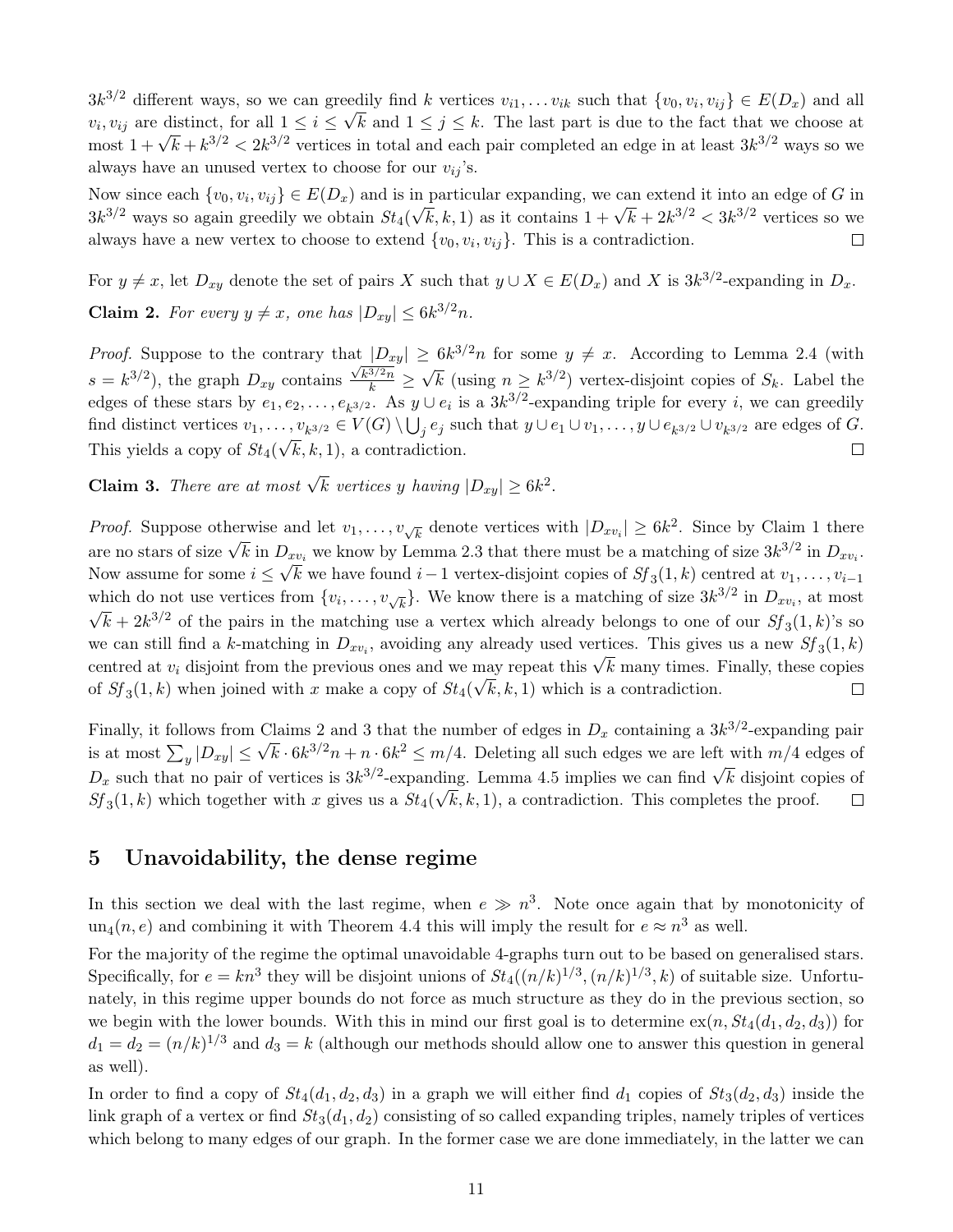use the expansion of the triples to greedily extend each edge of our  $St_3(d_1, d_2)$  using  $d_3$  new vertices. To find disjoint copies of  $St_3(d_2, d_3)$  or  $St_4(d_1, d_2, d_3)$  we can simply remove any already used vertex from the graph and argue that the remainder still contains enough edges to find a new copy. Unfortunately, as we have already seen in the previous section this approach fails to provide enough stars in most cases. A way around this is to embed the leaves of all our stars (since there are many of them) among vertices with low degrees, the 3rd layer vertices among vertices with only slightly higher degree and so on. This approach requires very good understanding of Turán numbers of 3-uniform generalised stars and their unions which we give in the following section.

In the subsequent section we show the desired bounds for our 4-uniform case. Interestingly, towards the end of the range, as e approaches  $\binom{n}{4}$  $\binom{n}{4}$ , generalised stars stop being the optimal examples and are replaced with (disjoint unions) of complete 4-partite graphs, which we will find through a combination of the Kövári-Sós-Turán theorem and a similar embedding trick where we embed largest parts of our already found r-partite graphs into vertices with low degree, in order to be able to find many disjoint copies.

#### <span id="page-11-0"></span>5.1 Turán numbers of 3-uniform generalised stars

In this section we will give a number of upper bounds on Turán numbers of generalised stars, and their disjoint unions. The first two results determine these Turán numbers up to constant factors and we prove them in full generality since we find them interesting in their own right. The subsequent three lemmas allow us to do even better (find our stars in graphs with even less edges) if we know certain additional properties of our graph or give us more control where in the graph we can find our stars. We do not state these in full generality, but rather for the cases which arise naturally in the proof of our 4-uniform result. The following lemma, which generalises Lemma [3.1,](#page-4-1) determines the Turán number of any 3-uniform generalised star, up to a constant factor.

<span id="page-11-1"></span>**Theorem 5.1.** For every positive integers  $n, h$  and  $k$ , we have

 $\mathrm{ex}(n, St_3(h, k)) \lesssim \max\{kn^2, h^2k^2n\}.$ 

*Proof.* Let G be a 3-graph with  $e \gg \max(kn^2, h^2k^2n)$  edges. We want to find h vertex-disjoint copies of  $S_k$  in the link graph of some vertex. Let  $D_v$  be the subgraph of the link graph of v consisting of pairs Y for which  $v \cup Y$  is an edge of G and Y is 3hk-expanding.

If at least  $e/2$  edges in G contain a pair which is  $3hk$ -expanding then there exists a  $D_v$  of size at least  $e/(2n)$ , as  $\sum_{v\in V}|D_v| \ge e/2$ . If  $D_v$  contains an  $S_h$ , then since it consists of 3hk-expanding edges, we would be done by greedily extending it into a copy of  $St_3(h, k)$ , since  $3hk \geq hk + h + 1 = |St_3(h, k)|$ . Hence, we suppose there is no  $S_h$  in  $D_v$ , i.e. every vertex has degree at most h in  $D_v$ . Take a maximal collection of disjoint k-stars in  $D_v$ . If this collection consists of at least h stars, they together with v make  $St_3(h, k)$  and we are done, so let us assume towards a contradiction that there are less than h of them. So the union of the stars in this collection has at most  $hk + h \leq 2hk$  vertices, which participate in at most  $2hk \cdot h \leq e/(4n)$  edges of  $D_v$ , since we have shown that degree of any vertex is at most h. This means that among the remaining at least  $e/(4n) \geq kn$  edges in  $D_v$  we can find a new  $S_k$ , contradicting maximality of our collection.

So we may assume that G contains at most  $e/2$  edges containing a 3hk-expanding pair; removing all such edges we obtain a graph  $G'$  in which there is no  $3hk$ -expanding pair of vertices. We can find a vertex with degree at least  $e/n$  and once again keep finding k-stars in its link graph for as long as we have less than h of them. At any point we have at most hk vertices and they have degree at most  $3hk$  in the link graph of the found vertex (since we removed all edges containing a 3hk-expanding pair), so they always touch at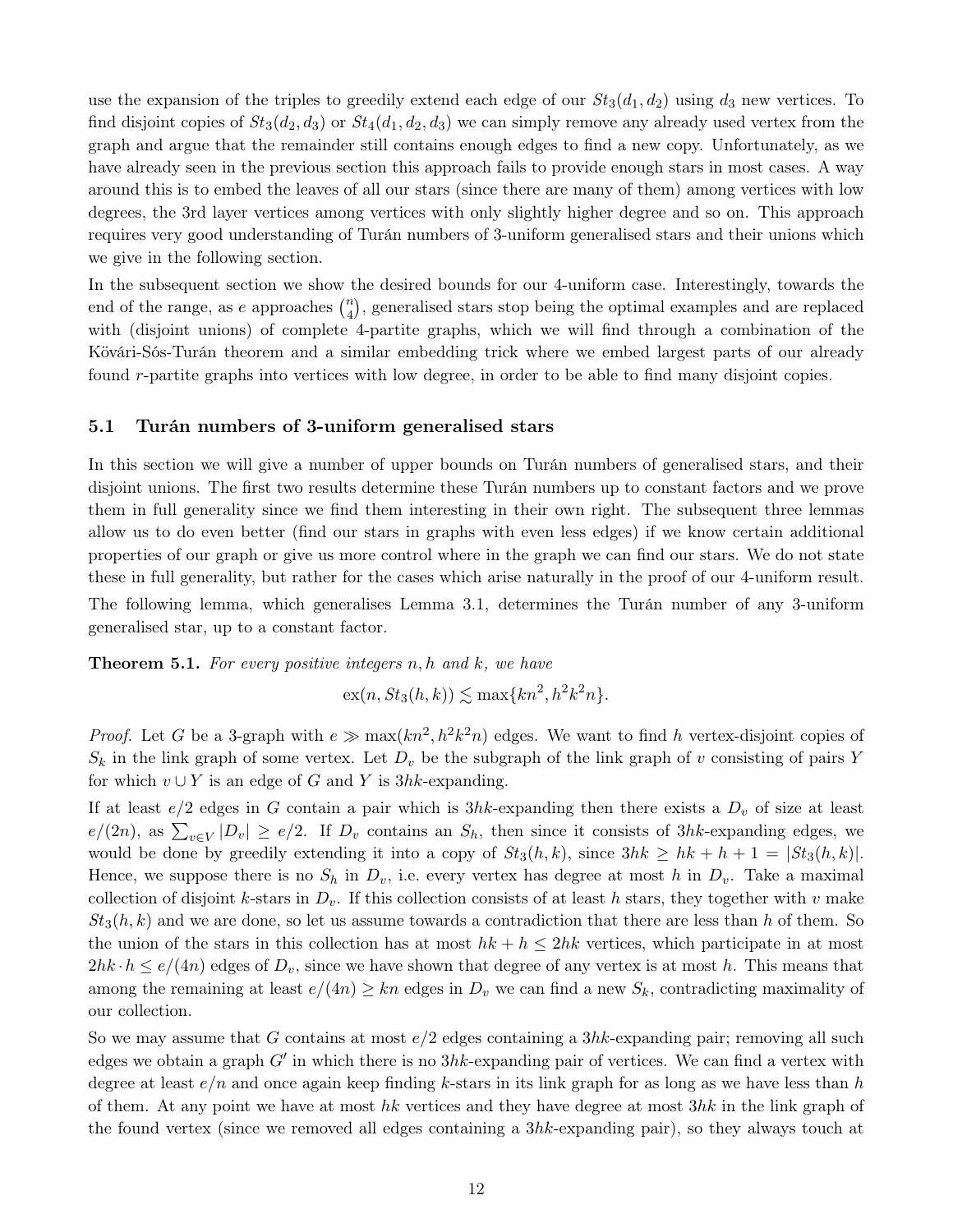most  $3h^2k^2 \le e/(4n)$  edges, hence we have at least  $e/(4n) \ge kn$  other edges, and we can find a new  $S_k$ , as desired.  $\Box$ 

**Remark.** One can show the bound in the proposition is tight, up to a constant factor, provided  $2 \leq k \leq$  $n/h$ . Indeed, Lemma [3.2](#page-4-3) gives the first term, and taking  $n/(hk)$  disjoint copies of the complete 3-graph on hk vertices gives the second. Note also that, since  $|St_3(h, k)| > hk$ , when  $hk > n$  we can never find a copy of  $St_3(h, k)$  in a graph on *n* vertices, hence the largest  $St_3(h, k)$ -free graph is complete; this completes the picture on Turán numbers of generalised 3-uniform stars (case  $k = 1$  being Lemma [3.1\)](#page-4-1).

The next result shows that if  $|E(G)| \gg \max\{kn^2, h^2k^2n\}$  then not only G contains a copy of  $St_3(h, k)$ , as guaranteed by the above proposition, but it contains many disjoint copies of them.

<span id="page-12-1"></span>**Theorem 5.2.** Every 3-graph on n vertices with  $e \gg sn^2$  edges, with  $s \geq max\{k, h^2k^2/n\}$ , contains at **THEOTEM 0.2.** Every 9-graph on *n* vertices with  $e \gg \frac{1}{2}$  cages, with  $s$ <br>least  $t = \min\{s, \sqrt{\frac{sn}{h}}, s^{1/3}n^{2/3}/(hk)\}$  vertex-disjoint copies of  $St_3(h, k)$ .

*Proof.* Let G be a 3-graph on n vertices with e edges. Set  $L_2 = e/(3ht)$  and  $L_3 = e/(3hkt)$ . We call a star  $St_3(h, k)$  in G well-behaved if its h second layer vertices have degrees at most  $L_2$  and its hk third layer vertices have degrees at most  $L_3$ . Suppose we have found a collection of less than t vertex-disjoint well-behaved generalised stars  $St_3(h, k)$ . The used vertices touch at most  $t \cdot \binom{n}{2}$  $\binom{n}{2} + ht \cdot L_2 + hkt \cdot L_3 \leq \frac{3}{4}$  $rac{3}{4}e$ edges. We call this set of edges R.

Our goal now is to show that we can find a new well-behaved star  $St_3(h, k)$  in G among the vertices which are not contained in any of the previous stars. Let A denote the set of vertices with degree at least  $L_2$ , B the set of vertices with degrees between  $L_3$  and  $L_2$  and C the set of vertices with degree at most  $L_3$ . Note that  $|A \cup B| \le 9ht + 9hkt \le 18hkt$ . Furthermore, there exists a subset  $F \subseteq E(G) \setminus R$  such that every edge in  $F$  contains the exact same number of vertices in  $A$ , as well as in  $B$ , and in  $C$ , and we have  $|F| \geq \frac{1}{10} \cdot \frac{1}{4}$  $\frac{1}{4}e \gg sn^2$ , since there are<sup>[3](#page-12-0)</sup>  $\binom{3+2}{2}$  $\binom{+2}{2}$  = 10 different types of edges according to how many vertices they have in each of the sets  $A, B$  and  $C$ . We distinguish four cases.

Case  $(i)$ . The edges in F have no vertices in C.

We have  $|F| \leq {\binom{|A \cup B|}{3}}$  $\left|\frac{\cup B}{3}\right| \lesssim (hkt)^3 \le sn^2 \ll |F|$ , a contradiction.

Case (ii). All three vertices of each edge in  $F$  are in  $C$ .

We can find a copy of  $St_3(h, k)$  using only the edges in F by Theorem [5.1,](#page-11-1) since  $s \ge \max\{k, h^2k^2/n\}$ and  $|F| \gg sn^2$ . As all its vertices are in C the star is well-behaved.

Case *(iii)*. All edges of F have exactly two vertices in C.

There must exist a vertex in  $A \cup B$  of degree at least  $\frac{|F|}{|A \cup B|} \ge \frac{|F|}{18hkt} \gg \frac{sn^2}{hkt}$ . Hence, we can use Lemma [2.4](#page-4-2) to find h vertex-disjoint copies of  $S_k$  in its link graph. To see why the lemma gives this, note that for  $s' = sn/(hkt)$  we have  $\min\{s', \sqrt{s'n}/k\} \geq h$  and  $s' \geq k$ . Indeed, we have

$$
\frac{s'}{h} = \frac{\sqrt{sn}}{hk} \cdot \frac{\sqrt{sn}}{ht} \ge 1, \qquad \frac{\sqrt{s'n}}{hk} = t \cdot \sqrt{\frac{sn^2}{(hkt)^3}} \ge t \ge 1 \qquad \text{and} \qquad \frac{s'}{k} = \frac{s}{k} \cdot \frac{s^{1/3}n^{2/3}}{hkt} \cdot \frac{n^{1/3}}{s^{1/3}} \ge 1,
$$

where we used  $s \geq h^2 k^2/n$  and  $t \leq \sqrt{sn}/h$  in the first inequality,  $t \leq s^{1/3} n^{2/3}/hk$  in the second and last inequalities, where we also used  $n \geq s \geq k$ . This yields a copy of  $St_3(h, k)$  with all second and third layer vertices in  $C$ , so the copy is well-behaved.

<span id="page-12-0"></span><sup>&</sup>lt;sup>3</sup>The number of non-negative integer solutions to  $x_1 + x_2 + x_3 = 3$ .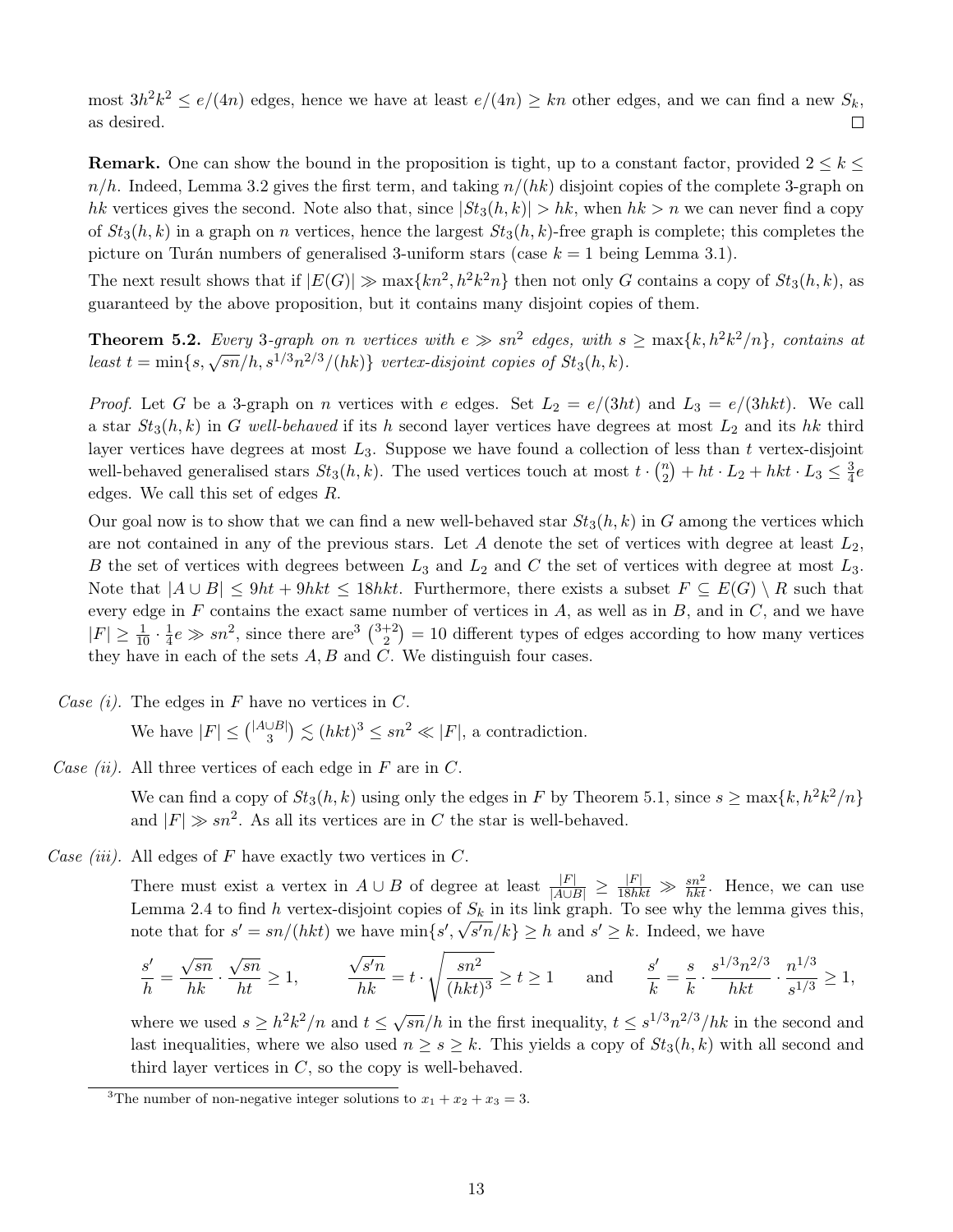Case (iv). Each edge in F has exactly one vertex in C.

Let P be the set of  $sn^2/(hkt)^2$ -expanding pairs of vertices in  $A\cup B$ . The total number of edges in F which do not contain a pair in  $\mathcal P$  is less than  $\binom{|\mathcal{A}\cup\mathcal{B}|}{2}$  $\binom{\cup B}{2} \cdot sn^2/(hkt)^2 \leq 9 \cdot 18sn^2 \leq |F|/2$ . The remaining, at least  $|F|/2$  edges each contain a pair from  $\mathcal P$  and each such pair can belong to at most n edges, so  $|\mathcal{P}| \geq |F|/(2n) \gg sn$ . Since at most  $\binom{|A|}{2}$  $\binom{A}{2} \leq \binom{9ht}{2}$  $\binom{ht}{2}$  < 41sn pairs have both vertices in A, there are at least 18sn pairs in  $\mathcal P$  with at least one vertex in B. This means that there is a vertex in  $A \cup B$ having at least  $18\pi/|A\cup B| > \pi/(hkt) > h$  neighbours (with respect to P) in B, so we find a copy of  $S_h$  in P with leaves in B. Since the pairs in P have degrees at least  $sn^2/(hkt)^2 \geq hkt \geq hk$  (using  $t \leq s^{1/3} n^{2/3}/hk$ , we can greedily extend this  $S_h$  into a copy of  $St_3(h, k)$ , which is well-behaved since every edge in  $S_h$  had at most one vertex in A and exactly two in  $A \cup B$  so the third vertex of any edge containing it must be in  $C$ , by the case assumption.  $\Box$ 

Remark. This result is again best possible in a number of ways. We need the bound on s in order to be able to find even a single star, since Theorem [5.1](#page-11-1) is tight, as explained by the remark bellow it. The actual number of stars we find is also optimal: the bound  $t \leq s$  follows by taking  $K_{s,n,n}$ ,  $t \leq \sqrt{sn}/h$  by taking Mannot of stars we find is also optimal. The bound  $t \leq s$  follows by taking  $R_{s,n,n}$ ,  $t \leq \sqrt{sn}/n$  by taking  $K_{\sqrt{sn},\sqrt{sn},n}$  (note that  $\sqrt{sn} \leq n$ ) and  $t \leq s^{1/3}n^{2/3}/(hk)$  by taking the complete graph on  $s^{1/3}n^{2/3$ vertices.

The following lemmas arise as parts of our argument bounding  $ex(n, St_4(d, d, k))$ , where  $d = (n/k)^{1/3}$ , in the following subsection. They are either strengthenings of the above bounds or allow us more control over where we find vertices of our 3-uniform stars.

<span id="page-13-0"></span>**Lemma 5.3.** Let H be a 3-graph on n vertices with  $e \gg kn^2$  edges. If every pair of vertices belongs to less than 3kd<sup>2</sup> edges of H, then H contains d vertex-disjoint copies of  $St_3(d, k)$ , where  $d = (n/k)^{1/3}$ .

*Proof.* We first show that for any vertex w of degree at least 7kn in H, there is an  $St_3(d, k)$  centred at w. Observe first that the link graph  $L_w$  does not contain a star of size  $3kd^2$ , as otherwise the centre of this star and w make a pair of too high codegree. This means that in the link graph of w we can find  $d$ vertex-disjoint copies of  $S_k$ , again by a greedy procedure. Indeed in every step we have used at most  $2kd$ vertices, each having degree at most  $3kd^2$  in  $L_w$ , so in total they touch at most  $6k^2d^3 = 6kn$  edges, and we can find the new  $S_k$  among the remaining nk edges. This gives us the desired  $St_3(d, k)$  centred at w.

Let A be the set of vertices with degree larger than  $ed/(8n) \gg nkd$  and B the set of vertices with degree at most this. Since we have e edges in total this implies  $|A| \leq 24n/d$ . This in turn implies that there can be at most  $\binom{|A|}{2}$  $\binom{A}{2} \cdot 3kd^2 \leq e/3$  edges with at least 2 vertices in A, so we can remove them to get a subgraph  $H' \subseteq H$  in which every vertex has at most one vertex in A and  $|E(H')| \geq 2e/3 \gg kn^2$ .

Let us first assume there are at least  $e/3$  edges with all vertices in B. Taking a maximal collection of vertex-disjoint  $St_3(d, k)$  using only such edges, either we are done (if we have found d of them) or have used at most  $2kd^2$  vertices, each with degree at most  $ed/(8n)$ . So in total, currently used vertices touch at most  $2kd^2 \cdot ed/(8n) = e/4$  edges of H'. Upon removing them we are left with at least  $e/12 \gg kn^2$ edges with all vertices in  $B$  and disjoint from the set of already used vertices. In particular, there is still a vertex of degree at least 7kn and we can use the observation from the beginning of the proof to find an additional  $St_3(d, k)$ , a contradiction.

So we may assume there are at least  $e/3$  edges with one vertex in A and 2 in B. Now take a maximal collection of vertex-disjoint copies of  $St_3(d, k)$  with centres in A and remaining vertices in B. Either we are done or we have used at most d vertices from A and  $2kd^2$  vertices in B. The former have degrees at most  $n \cdot 3kd^2$  (second vertex we may choose in n many ways, but for the final we are restricted by the codegree assumption) so touch at most  $d \cdot n \cdot 3kd^2 = 3n^2 \le e/24$  edges. The latter have degrees at most  $ed/(8n)$ , by definition of B, so touch at most  $2kd^2 \cdot ed/(8n) = e/4$  edges. Hence, upon removing all these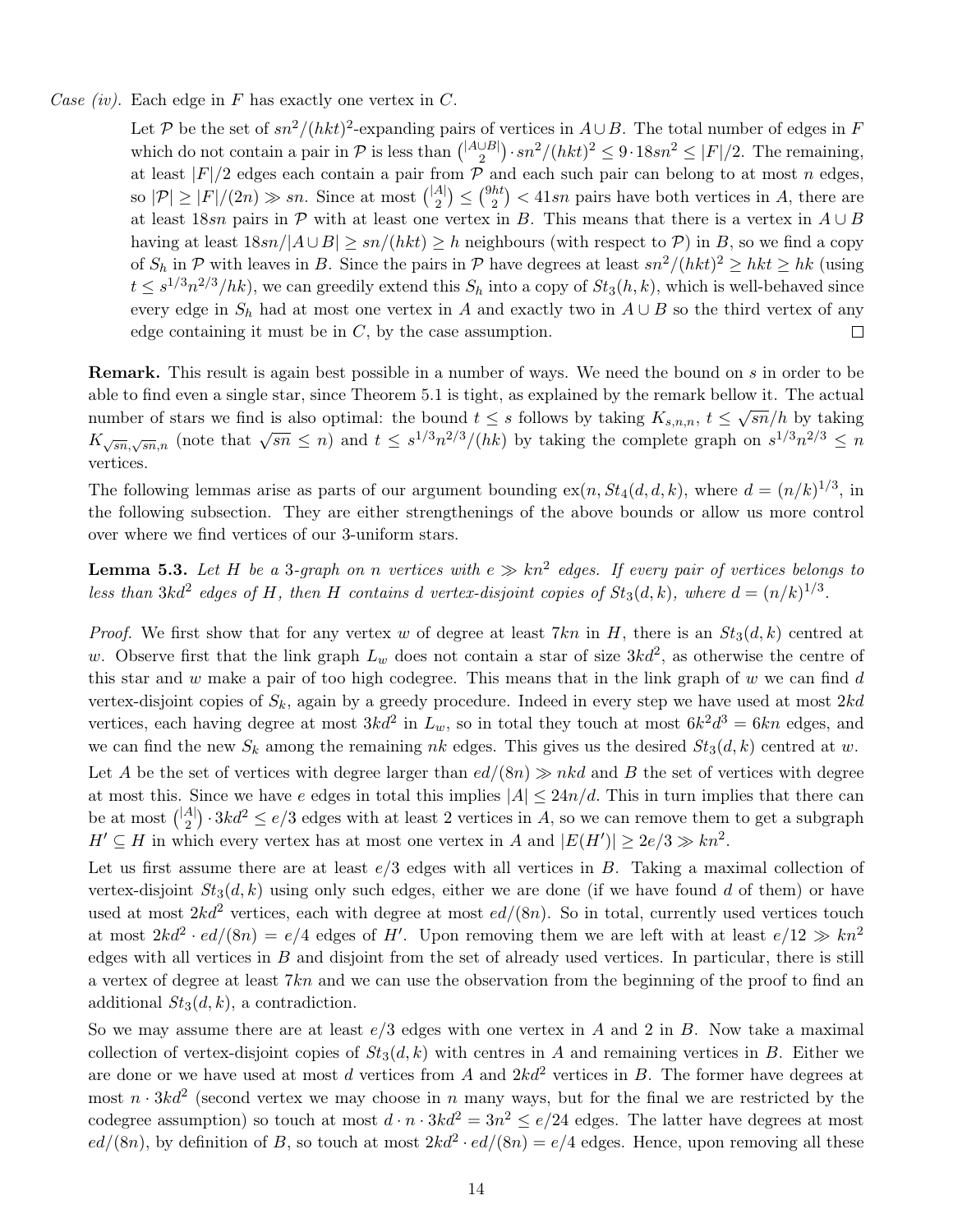edges we are left with at least  $e/24 \geq 7kn^2$  of our edges, all of which are disjoint from the set of already used vertices. This means there is a vertex in A with degree at least  $7kn$ , so once again using our initial observation we find an additional  $St_3(d, k)$ , a contradiction.  $\Box$ 

The following lemma allows us to find many copies of 3-uniform stars with an added restriction that its leaves should avoid a relatively small subset of vertices, provided the edges of our graph have at least one vertex in this small subset. The choice of parameters might seem a bit arbitrary, but it arises from our intended application of the lemma in the 4-uniform case.

<span id="page-14-1"></span>**Lemma 5.4.** Let n, k and t be positive integers with  $t \leq \min\{k, \sqrt{d}\}$ , where  $d = (n/k)^{1/3}$ . Let H be an n-vertex 3-graph with  $e \gg \frac{n^3}{td^2}$  edges. Let  $C \subseteq V(H)$  such that  $|C| \leq 16nt/d$  and assume that every edge of H has precisely one vertex in C. Then H contains d vertex-disjoint copies of  $St_3(d, k)$  whose leaves lie outside of C.

*Proof.* Let  $D = V(H) \setminus C$ . Suppose there exists a set X of d vertices in D with degree at least

<span id="page-14-0"></span>
$$
\delta := \frac{ed}{8n} \gg \frac{n^2}{dt} = \frac{nd^2k}{t} \ge \max(nd^2, ntdk)
$$
\n(2)

where in the last inequality we used the assumption on t. We delete from  $H$  any edge containing two vertices in X. We deleted at most

$$
d^2|C| \le 16ntd \ll \frac{\delta}{k}
$$

such edges, using [\(2\)](#page-14-0). Hence, vertices in X after deletion still have degree at least  $\frac{\delta}{2}$ . We now show how to find d vertex disjoint copies of  $St_3(d, k)$  with centres in X, 2nd layer vertices in C and leaves in  $D \setminus X$ . We construct them as follows. We pick a vertex from X and look inside its link graph for copies of stars  $S_k$ with centres in C, leaves in  $D \setminus X$  and not using any already used vertices. If we find d of them we proceed to the next vertex of X, otherwise we stop. If we did not stop by the time we considered all vertices of X, we have found our desired structure. So we may assume that we do stop at some point when considering  $x \in X$ . At this point we have used at most  $d^2$  vertices from C and  $kd^2 + d \leq 2kd^2$  vertices from D (the first term being the contribution of  $D \setminus X$  and the second of X). In the link graph  $L_x$  (note that this graph consists of edges with one vertex in  $C$  and one in  $D$ ), already used vertices from  $C$  touch at most  $d^2 \cdot n \le \delta/8$  edges in total, using [\(2\)](#page-14-0) and  $t \le k$ . Furthermore, used vertices from D touch at most

$$
2kd^2|C| \le 32nt dk \le \frac{\delta}{8}
$$

edges in total, using [\(2\)](#page-14-0). So removing all edges touching these forbidden, already used, vertices we are left with at least

$$
\frac{\delta}{4} \ge \frac{16ntk}{d} \ge k|C|
$$

edges in  $L_x$ , avoiding all already used vertices. Hence, we find another appropriate  $S_k$ , a contradiction. So we may assume that there are at most d vertices in  $D$  with degree at least  $\delta$ . These vertices participate in at most

$$
dn^2 = \frac{n^3}{kd^2} \le \frac{e}{4}
$$

edges (using  $t \leq k$ ); we delete them and are left with a graph  $H'$  with at least  $\frac{3e}{4}$  edges such that all vertices in D have degree at most  $\delta$  in H'. Let us take a maximal collection of vertex-disjoint copies of  $St_3(d, k)$  with centres in C. If we are not done, the centres touch at most  $dn^2 \leq \frac{e}{4}$  $\frac{e}{4}$  edges, while the other used vertices touch at most  $2kd^2 \cdot \delta = \frac{e}{4}$  $\frac{e}{4}$  edges (since they all belong to D so touch at most  $\delta$  edges). So there are at least  $e/4$  edges which do not touch any of the used vertices. Let  $H''$  be the graph consisting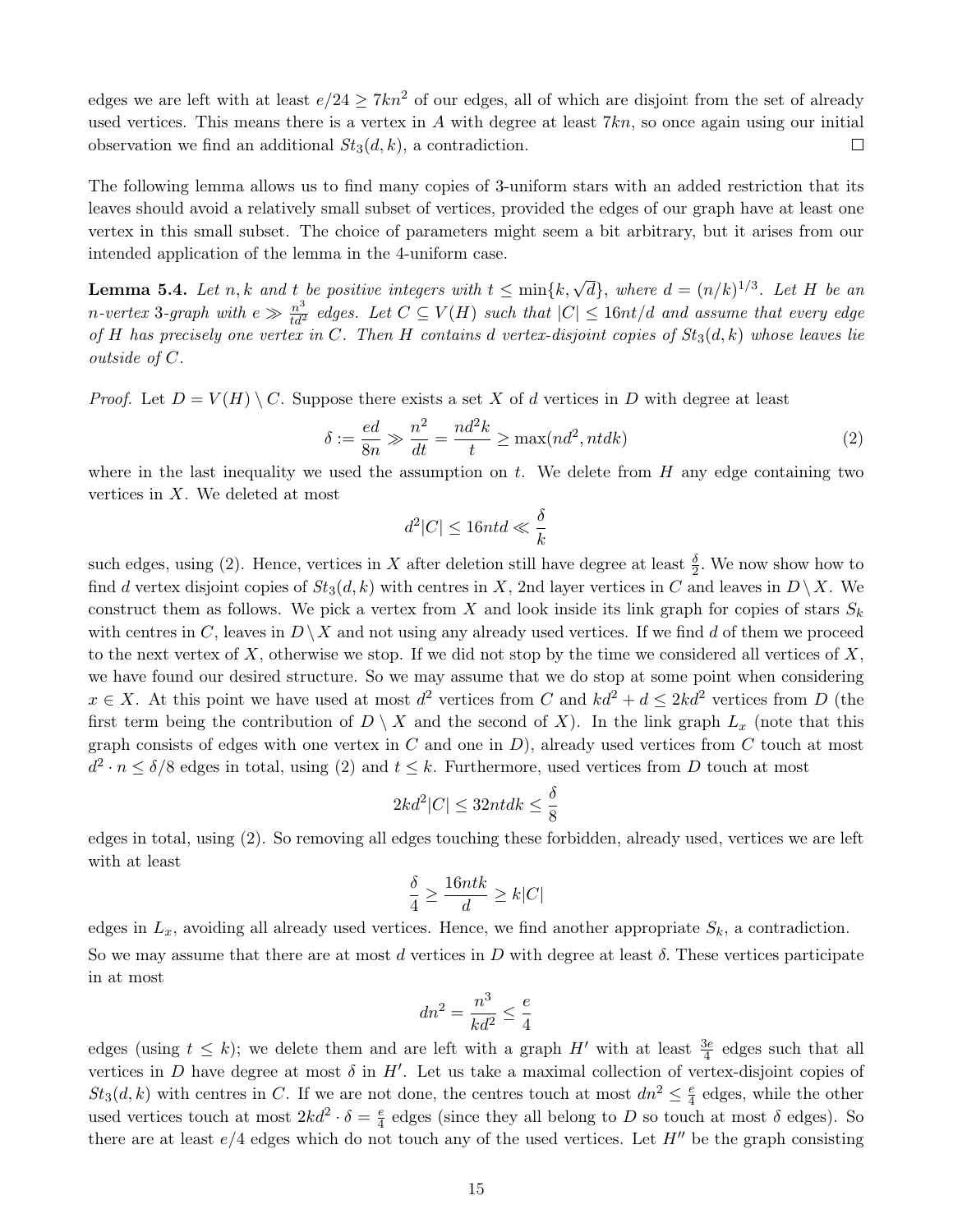of these edges. Now it is enough to find another  $St_3(d, k)$  in  $H''$ , with its centre in C. Note that there is a vertex in C of degree at least

$$
\frac{e}{4|C|} \ge \frac{6n^2}{dt^2} = 6n \cdot \frac{kd^2}{t^2}
$$

√ in H''. Applying Lemma [2.4](#page-4-2) with  $s := \frac{kd^2}{t^2}$ , which we can since  $s \geq kd \geq k$  (using  $t \leq$ an since  $s \geq kd \geq k$  (using  $t \leq \sqrt{d}$ ), we find m  $H:$  Applying Edmina 2.4 with  $s := \frac{1}{t^2}$ , which we can since  $s \geq na \leq n$  (using  $t \leq \sqrt{a}$ ), we find<br>min $(s, \sqrt{sn}/k) \geq \min(kd, d^2) \geq d$  (using  $n = kd^3$  and  $t \leq \sqrt{d}$  in the second term) disjoint stars  $S_k$  in the link graph of this vertex, completing the proof.  $\Box$ 

The final lemma for the 3-uniform case is the following. It is similar in spirit to the above one, except that it works with smaller sets and only finds a single star. While the above lemma will be used to embed a number of stars within the link graph of a fixed vertex, the following one will be used to find the star making the first 3-layers.

<span id="page-15-2"></span>**Lemma 5.5.** Let n, k and t be positive integers with  $t \leq \min\{k, \sqrt{d}\}$ , where  $d = (n/k)^{1/3}$ . Let H be a 3-graph on vertex set  $B \cup C$  where B and C are disjoint,  $|B| \leq 16t d^2$  and  $|C| \leq 16t d^2 k$ . If H has  $e \gg k n^2$ edges then it contains a copy of  $St_3(d,d)$  whose leaves all lie in C.

Proof. There are at most

$$
\binom{|B|}{3} \le 2^{12} t^3 d^6 \le 2^{12} k^3 (n/k)^2 \le \frac{e}{4}
$$

edges within B. If we have  $e/4$  edges living completely in C then by Theorem [5.1,](#page-11-1) since

 $e/4 \geq 2^8 n^2 \geq \max\{d|C|^2, d^4|C|\},$ 

where we used  $t^2 \le d$  for the first term and  $t \le k$  for the second, we can find a copy of  $St_3(d, d)$  consisting of these edges, so in particular having all leaves in  $C$ , as desired. So we may assume there are at least  $e/2$ edges containing vertices from both  $B$  and  $C$ . Let  $H'$  be the subgraph consisting of such edges.

A pair of vertices in  $H$  is said to be a  $B$ -pair if it contains at least one vertex in  $B$ . There are at most

$$
|B| \cdot (|B| + |C|) \le 2^9 t^2 d^4 k \le 2^9 d^4 k^3 = 2^9 k n^2 / d^2 \le e / (12d^2)
$$

B-pairs. We say a B-pair is C-expanding if it extends into an edge of  $H'$  using a vertex from C in at least  $3d^2$  many ways. This means there are at most  $e/4$  edges which contain a non-C-expanding B-pair. The remaining, at least  $e/4$ , edges only contain C-expanding B-pairs. Each of these edges can be split into a  $B$ -pair, which must be  $C$ -expanding and a vertex in  $C$ . Hence, there needs to be at least

$$
\frac{e}{4|C|} \ge \frac{kn^2}{td^2k} = \frac{k}{t} \cdot \frac{n}{d^3k} \cdot dn \ge dn
$$

C-expanding  $B$  pairs. Hence, we can find a star of size  $d$  made of such pairs and since each of them extends to at least  $3d^2 \geq |St_3(d, d)|$  edges using a vertex in C, we find our desired star by a greedy procedure.

#### <span id="page-15-0"></span>5.2 Optimal 4-uniform unavoidable graphs

We finally have all the 3-uniform results our hearts might desire, we proceed to the 4-uniform case.

We begin by determining the Turán number of a single copy of our unavoidable generalised 4-uniform star. The proof is relatively simple since we did most of the legwork in the previous section.

<span id="page-15-1"></span>**Lemma 5.6.** For  $1 \leq k \leq n$  one has  $ex(n, St_4(d, d, k)) \lesssim kn^3$ , where  $d = (n/k)^{1/3}$ .

*Proof.* For ease of notation, set  $St = St_4(d, d, k)$ . Let G be an *n*-vertex 4-graph with  $e \gg kn^3$  edges. We say a triple of vertices X is expanding in G if it is  $3kd^2$ -expanding.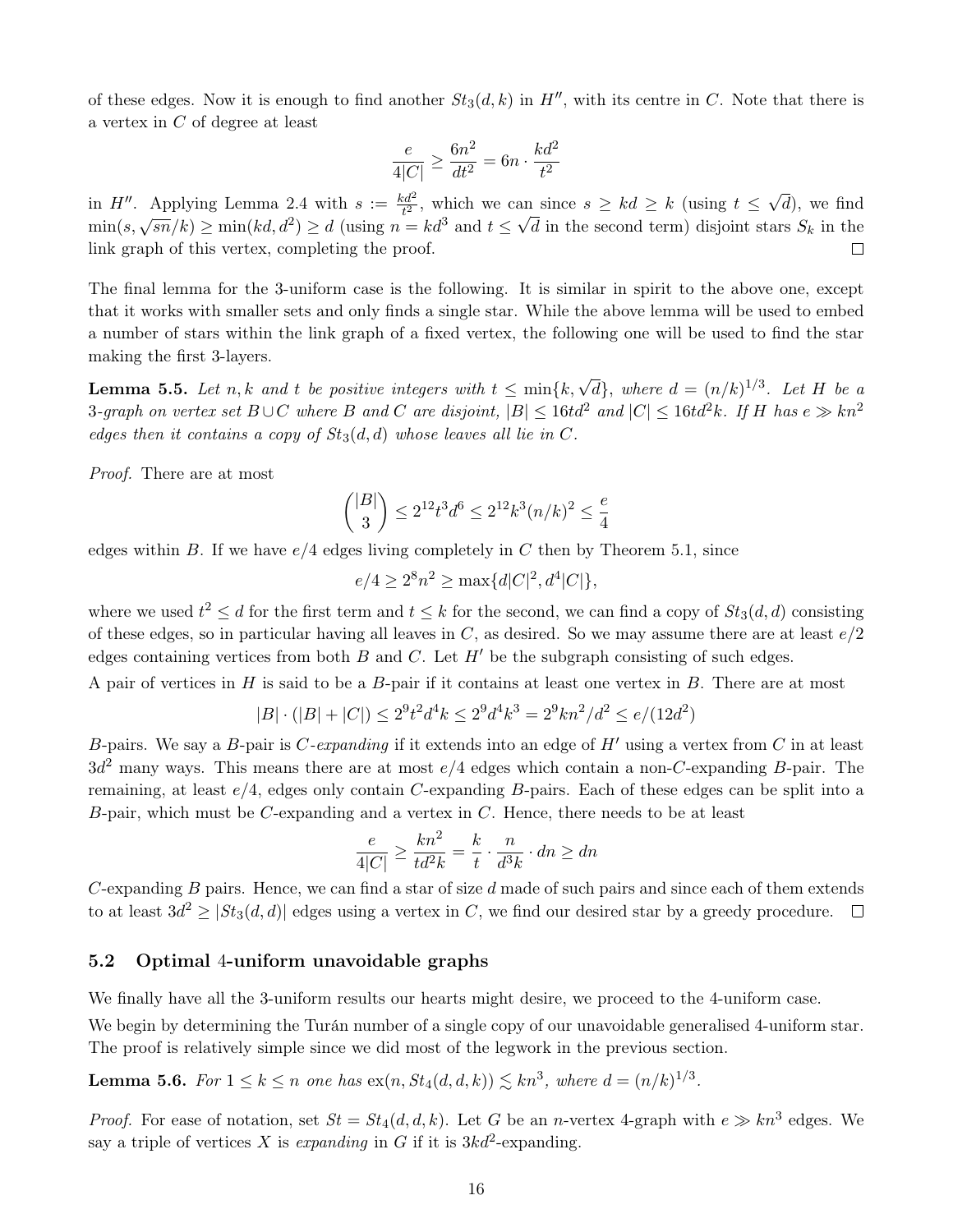**Claim.** If at least  $e/2 \gg kn^3$  edges contain an expanding triple, then G contains St.

*Proof.* Let  $D_v := \{ X \subseteq V(G)^3 \mid X \cup v \in E(G), X \text{ is expanding} \}.$  We have  $\sum_{v} |D_v| \ge e/2$ , since every edge containing an expanding triple contributes at least one to the sum on the left. This implies that there exists a vertex v with  $|D_v| \ge e/(2n)$ . Now, if there exists a vertex w with degree at least 6dn in  $D_v$  then we can find d vertex-disjoint copies of the star of size d within the link graph of w in  $D_v$ , by Lemma [2.4](#page-4-2) and using that  $n = d^3k \geq d^3$ . Adding w to these edges gives us an  $St_3(d, d)$  within  $D_v$  (so consisting of expanding triples). This in turn implies we are done by greedily extending it to a copy of  $St$ . So we may assume every vertex has degree at most  $6dn$  in  $D_v$ .

Theorem [5.1](#page-11-1) tells us that we can find at least one  $St_3(d, k)$  in any 3-graph with  $e/(4n) \gg kn^2$  edges (using that  $n = d^3k \geq d^2k$  so that  $d^2k^2n \leq kn^2$ ). Suppose we have found  $t < d$  vertex-disjoint copies of  $St_3(d, k)$ in  $D_v$ ; they span at most  $3kd^2$  vertices, each having degree at most  $6dn$  in  $D_v$ . Hence, these vertices are incident to at most  $18n^2$  edges, so if we remove all of them, we are left with at least  $e/(4n)$  edges. Now, Theorem [5.1](#page-11-1) implies that we can find another disjoint  $St_3(d, k)$ . Therefore, we can find at least d vertex-disjoint copies of  $St_3(d, k)$  inside  $D_v$ , which together with v give us a copy of St.  $\Box$ 

By the claim we may assume there are at most  $e/2$  edges containing an expanding triple, so after deleting them we are left with a subgraph G' with at least  $e/2 \gg kn^3$  edges, with no expanding triples. Take a vertex of maximum degree; it has degree at least  $e/n \gg kn^2$  and in its link graph no pair of vertices belongs to more than  $3kd^2$  edges since there is no expanding triple. So Lemma [5.3](#page-13-0) implies the result.

<span id="page-16-0"></span>The following result gives us our optimal unavoidable 4-graphs.

**Theorem 5.7.** In any 4-graph G on n vertices with  $e \gg kn^3$  edges, one can find  $t = min\{k, d^{1/4}\}\$ vertex-disjoint copies of  $St_4(d, d, k)$ , where  $d = (n/k)^{1/3}$ .

*Proof.* Set  $L_2 = \frac{e}{4td}$ ,  $L_3 = \frac{e}{4td^2}$  and  $L_4 = \frac{e}{4td^2k}$ . We partition  $V(G)$  into level sets according to their degrees

$$
A := \{v \mid d(v) > L_2\},\
$$
  
\n
$$
B := \{v \mid L_3 < d(v) \le L_2\},\
$$
  
\n
$$
C := \{v \mid L_4 < d(v) \le L_3\} \text{ and}
$$
  
\n
$$
D := \{v \mid d(v) \le L_4\}.
$$

Let  $St := St_4(d, d, k)$ . A generalised star St in G is said to be well-behaved if its second layer vertices are embedded among vertices with degree at most  $L_2$  (i.e. vertices in  $B \cup C \cup D$ ), the third layer vertices in vertices of degree at most  $L_3$  (i.e. vertices in  $C \cup D$ ), and the fourth layer vertices in vertices of degree at most  $L_4$  (i.e. vertices in D). Let us consider a maximal collection of vertex-disjoint wellbehaved generalised stars  $St$ . If we found less than t stars then already used vertices touch at most  $t\cdot\binom{n}{3}$  $\binom{n}{3} + td \cdot L_2 + td^2 \cdot L_3 + td^2k \cdot L_4 \leq \frac{7}{8}$  $\frac{7}{8}e$  edges. So there are at least  $e/8$  edges disjoint from any previously used edges and our task is to to show we can embed an additional well-behaved St using these edges.

Handshaking lemma gives us:

$$
|A| \le 4e/L_2 = 16td,
$$
  
\n
$$
|B| \le 4e/L_3 = 16td^2
$$
 and  
\n
$$
|C| \le 4e/L_4 = 16td^2k.
$$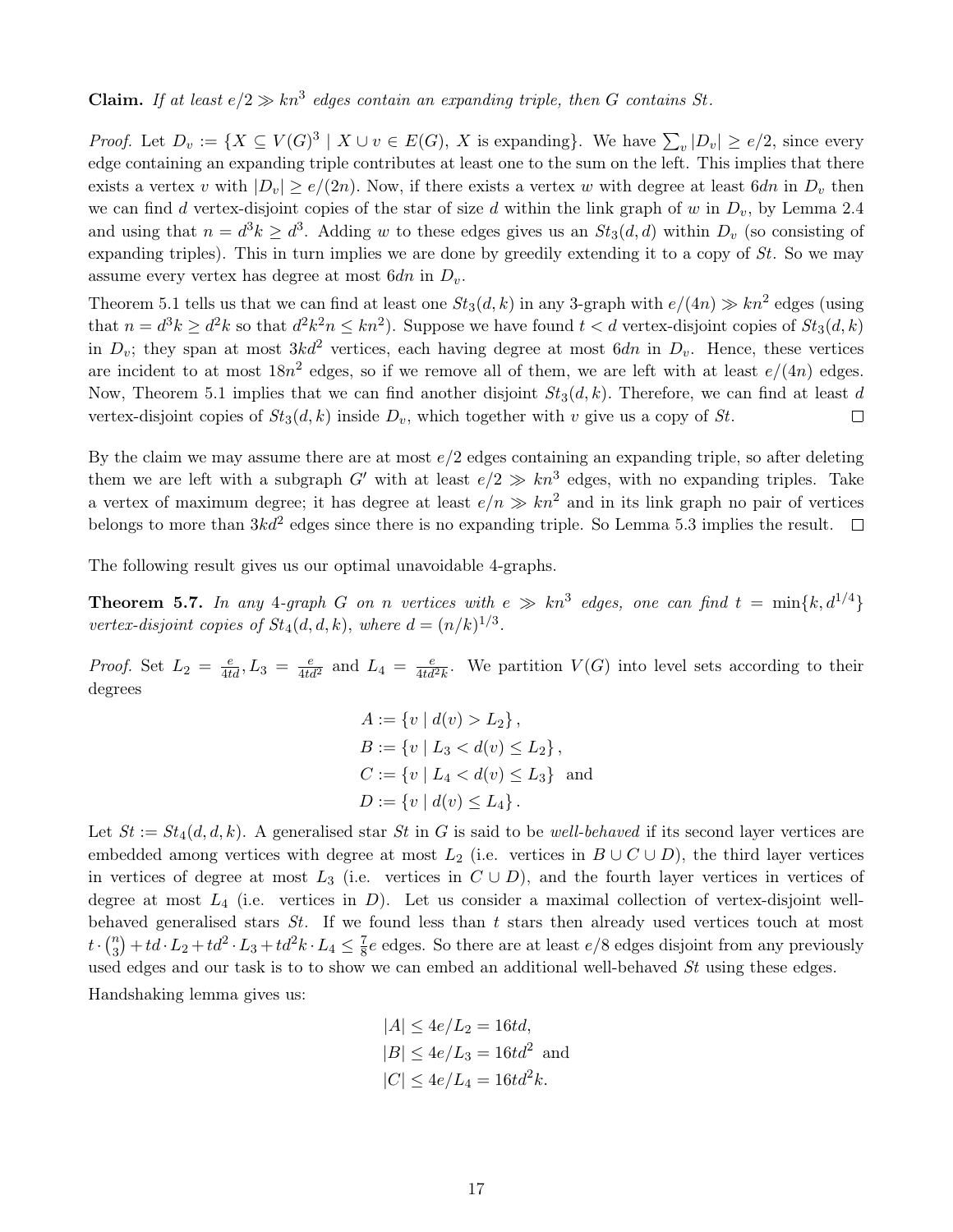This implies  $|A \cup B| \leq 32td^2$  and  $|A \cup B \cup C| \leq 48td^2k$ . Hence the total number of edges with at least 2 vertices in A, or at least 3 vertices in  $A \cup B$ , or all 4 vertices in  $A \cup B \cup C$  is upper bounded by

$$
{|A| \choose 2}{n \choose 2} + {|A \cup B| \choose 3}n + {|A \cup B \cup C| \choose 4} \le 2^6t^2d^2n^2 + 2^{10}t^3d^6n + 2^{19}t^4d^8k^4
$$
  

$$
\le 2^6d^{5/2}n^2 + 2^{10}k^3d^6n + 2^{19}d^9k^4
$$
  

$$
\le 2^6n^3k + 2^{10}n^3k + 2^{19}n^3k \le 2^{20}kn^3 \le e/16,
$$

where we used  $t^4 \leq d$  and  $t \leq k$  in the second inequality and  $n = kd^3$  in the third. In particular, there are at least  $e/16$  remaining edges (which do not touch used vertices) such that they have at least 1 vertex in D, at least 2 vertices in  $C \cup D$  and at least 3 vertices in  $B \cup C \cup D$ . Furthermore, there exists a subset F of these edges of size  $|F| \ge (e/16)/35 \gg kn^3$  which all have the same number of vertices in each of  $A, B, C$  and D, since there are  $\frac{4+3}{3}$  $\frac{4+3}{3}$  $\frac{4+3}{3}$  $\binom{+3}{3}$  = 35 different types of edges according to how many vertices they have in each of the sets  $A, B, C$  and  $D$ . We distinguish several cases depending on how many vertices our edges in  $F$  have in  $D$ .

Case (i). All edges in F have 4 vertices in D.

Any St we find in this case is well-behaved so we are done by Lemma [5.6.](#page-15-1)

Case (ii). All edges in F have exactly 3 vertices in D.

There is a vertex v in  $A \cup B \cup C$  of degree at least  $\frac{|F|}{|A \cup B \cup C|} \gg \frac{kn^3}{td^2k} = n^2dk/t$ . Using Theorem [5.2](#page-12-1) (with  $s := dk/t$  and  $h := d$  so that  $s \geq k$  and  $ns = k^2d^4/t \geq h^2k^2$ ), we get at least d vertex-disjoint copies of  $St_3(d, k)$ , since

$$
s \ge d
$$
,  $\frac{\sqrt{sn}}{h} = \frac{kd}{\sqrt{t}} \ge d$  and  $\frac{s^{1/3}n^{2/3}}{hk} = (d^4/t)^{1/3} \ge d$ .

Together with  $v$ , this gives a desired well-behaved copy of  $St$ .

Case (iii). All edges in F have exactly 2 vertices in  $D$ .

There can be at most  $|A||B| \binom{n}{2}$  $\binom{n}{2} \leq 128t^2n^3/k < |F|$  edges in F with 1 vertex in A and 1 in B. Hence our edges either have exactly 2 vertices in  $B$  and 2 in  $D$ , or at least 1 vertex in  $C$ .

Subcase (a). All edges in F have 2 vertices in B and 2 in D.

Given a vertex set S, a pair of vertices in S is called an S-S pair. Denote by  $P$  the set of B-B pairs with at least  $|F|/|B|^2 \geq 3nkd^2$  pairs in their link graph. Since there are  $\binom{|B|}{2}$  $\binom{B}{2}$  different B-B pairs, ones outside of P belong to at most  $\binom{|B|}{2}$  $\binom{B}{2} \cdot |F|/|B|^2 \leq |F|/2$  edges. Hence, the remaining  $|F|/2$  edges have their B-B pair belonging to P. Each  $B - B$  pair can extend into an edge in at most  $\binom{|D|}{2}$  $_{2}^{D|}$  many ways. Hence,

$$
|\mathcal{P}| \ge \frac{|F|}{2} / \binom{|D|}{2} \ge 16kn \ge d|B|.
$$

Therefore,  $P$  contains a star of size d. We embed vertex-disjoint stars  $S_k$  into the link graphs of the leaves of our star in  $P$ , dealing with one leaf at a time and moving to the next one when we found d stars  $S_k$  inside its link. Unless we are done, we have used at most  $2kd^2$  vertices which can touch at most  $2kd^2 \cdot n$  many D-D pairs within the current link graph. Thus we still have at least  $nkd^2 \geq kn$  many D-D pairs in the link graph, disjoint from any already used vertices, which means we can find another  $S_k$ , as desired.

<span id="page-17-0"></span><sup>&</sup>lt;sup>4</sup>The number of non-negative integer solutions to  $x_1 + x_2 + x_3 + x_4 = 4$ .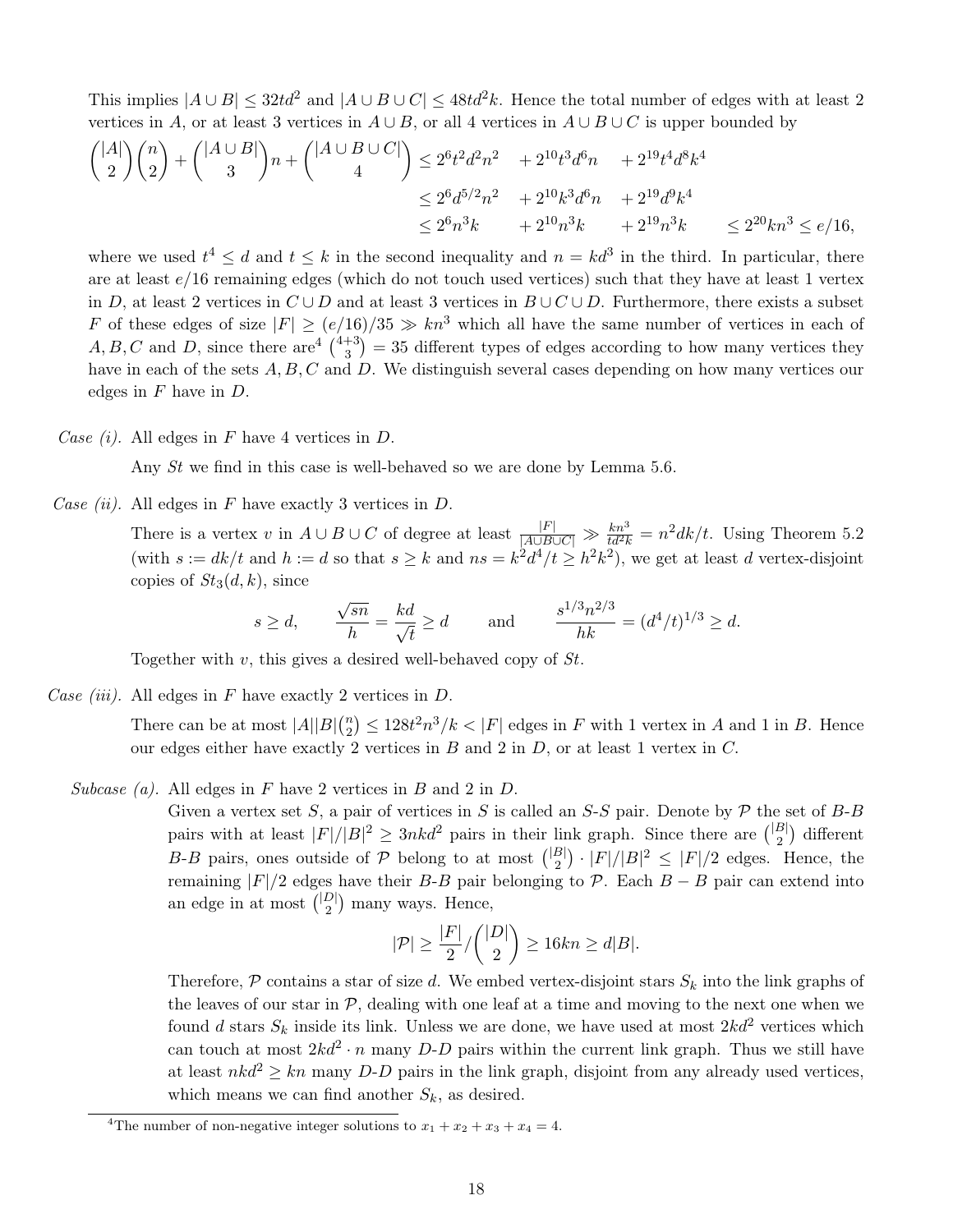Subcase (b). All edges have at least 1 vertex in C and exactly 2 vertices in D.

There is a vertex  $v \in A \cup B \cup C$  which appears in at least  $\frac{|F|}{|A \cup B \cup C|} \gg \frac{kn^3}{td^2k} = n^3/(td^2)$ edges with the remaining vertices being one in  $C$  and two in  $D$ . By Lemma [5.4](#page-14-1) (note that  $|C| \leq 16td^2k = 16nt/d$ , the link graph of v contains d vertex-disjoint copies of  $St_3(d, k)$  whose leaves lie in D.

Case (iv). All edges in F have exactly 1 vertex in  $D$ .

Let  $\mathcal T$  denote the collection of all triples in  $A \cup B \cup C$  of codegree at least

$$
\frac{|F|}{|A \cup B \cup C|^3} \ge \frac{3kn^3}{(td^2k)^3} = \frac{3kd^3}{t^3} \ge 3kd^2.
$$

Triples from  $A \cup B \cup C$  outside  $\mathcal T$  belong to at most  $\binom{|A \cup B \cup C|}{3}$  $\left.\begin{array}{c} B\cup C| \ 3 \end{array}\right)\cdot \frac{|F|}{|A\cup B\cup}$  $\frac{|F|}{|A\cup B\cup C|^3} \leq |F|/2$  edges, so at least half of the edges in F contain a triple in T, and so  $|\mathcal{T}| \geq |F|/(2n) \gg kn^2$ . As there are at most

$$
|A| \cdot \binom{|A \cup B \cup C|}{2} \le 2^{16} t^3 d^5 k^2 \le 2^{16} d^6 k^2 = 2^{16} n^2 \le |\mathcal{T}|/2
$$

triples with a vertex in A, we can remove them to obtain a collection  $\mathcal{T}'$  of triples in  $B\cup C$  such that  $|{\cal T}'| \gg kn^2$ . Now, if we find a well-behaved  $St_3(d,d)$  within  ${\cal T}'$  (meaning that the second and third layer of vertices are embedded in  $B \cup C$  and C respectively) then we are done by greedily extending it and choosing distinct vertices in  $D$  for 4-th layer vertices of  $St$ , which we can since each triple has codegree at least  $3kd^2$ . The existence of such  $St_3(d, d)$  is guaranteed by Lemma [5.5.](#page-15-2)

Finally, the optimal unavoidable 4-graphs at the very end of the range are of a very different flavour.

<span id="page-18-1"></span>**Theorem 5.8.** Every n-vertex 4-graph with  $e \ge n^{4-1/216}$  edges contains  $\frac{1}{24}(e/n)^{1/4}$  vertex-disjoint copies of the complete 4-partite 4-graph  $K_4(s, s, s, t)$ , where  $s = \frac{1}{12} \left( \frac{\log n}{\log(n^4)} \right)$  $\frac{\log n}{\log(n^4/e)}\right)^{1/3}$  and  $t=n^{1/4}$ .

As the proof is an easy consequence of the well-known Kövári-Sós-Turán theorem and is very similar to its 3-uniform analogue ([\[8,](#page-21-2) Theorem 8]), we defer it to the appendix.

### 5.3 Lower bounds

Let us now deduce the lower bound of the last regime of the unavoidability problem, i.e. we show the lower bound in Theorem [1.1](#page-1-0) (iii). Note first that if  $e \leq n^{4-\epsilon}$  for any  $\epsilon > 0$  we know  $\frac{e^{1/4} \log n}{\ln \epsilon(n)}$  $\frac{e^{1/4} \log n}{\log(\binom{n}{4})/e} \approx e^{1/4}.$ In particular, for  $n^3 \ll e \leq n^{4-1/216}$ , we can use Theorem [5.7](#page-16-0) with  $k \gtrsim e/n^3$ , to conclude there is an  $(n, e)$ -unavoidable 4-graph with

$$
\min(k, (n/k)^{1/12}) \cdot (n/k)^{2/3} k = \min(n^{2/3} k^{4/3}, n^{3/4} k^{1/4}) \gtrsim \min(e^{4/3}/n^{10/3}, e^{1/4})
$$

edges, showing the desired bound.

Similarly for  $n^{4-1/216} \le e \ll n^4$ , Theorem [5.8](#page-18-1) provides us with an  $(n, e)$ -unavoidable graph with

$$
\gtrsim (e/n)^{1/4} \frac{\log n}{\log(n^4/e)} n^{1/4} \gtrsim \frac{e^{1/4} \log n}{\log(\binom{n}{4}/e)}
$$

edges, as desired.

### <span id="page-18-0"></span>5.4 Upper bounds

<span id="page-18-2"></span>The results of the previous sections complete the picture in terms of lower bounds on  $un_4(n, e)$ . Let us now turn to the upper bounds. They turn out to be much simpler than in the previous case, largely thanks to the following easy counting lemma from [\[8\]](#page-21-2).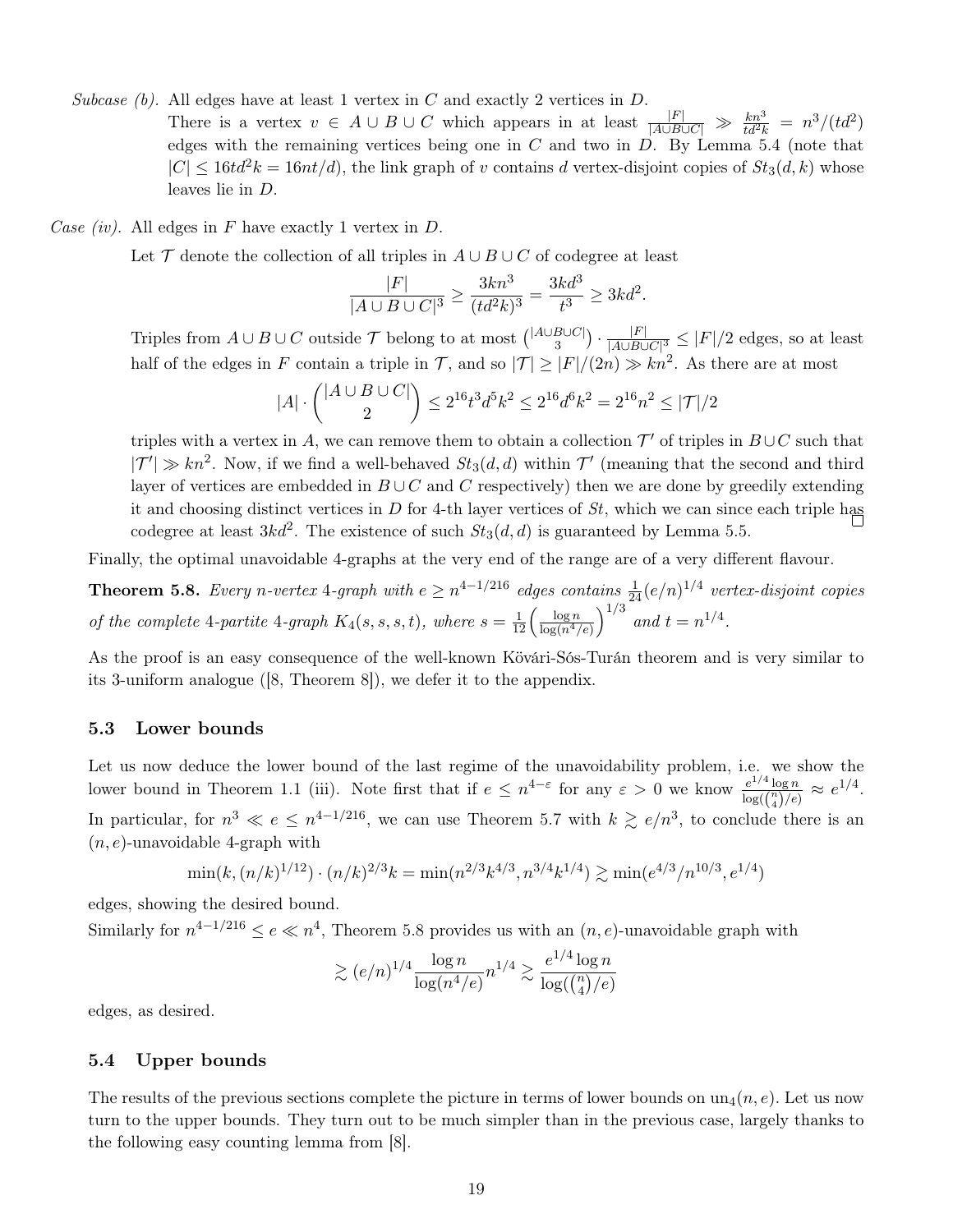**Lemma 5.9.** If an r-graph H on p vertices with q edges is  $(n, e)$ -unavoidable then

$$
q < \frac{p \log n}{\log\left(\binom{n}{r}/e\right)}.
$$

The following result, together with monotonicity of  $un_4(n, e)$  establishes the upper bounds for Theorem [1.1](#page-1-0) (iii) and completes its proof.

#### <span id="page-19-1"></span>Theorem 5.10.

- (i) For  $n^3 \ll e \ll n^{40/13}$  we have  $un_4(n, e) \lesssim e^{4/3}/n^{10/3}$ .
- (ii) For  $n^{40/13} \ll e \leq {n \choose 4}$  $\binom{n}{4}$  we have  $\text{un}_4(n, e) \lesssim \frac{e^{1/4} \log n}{\log(\binom{n}{e})/e}$  $\frac{e^{2t} \log n}{\log(\binom{n}{4})/e}$ .

*Proof of Theorem [5.10.](#page-19-1)* (i) Let H be an  $(n, e)$ -unavoidable graph. Let  $t = 3(e/n)^{1/3}$ . Take  $n/t$  disjoint copies of a 4-uniform clique on t vertices. In total this gives us  $\frac{n}{t} {t \choose 4}$  $\binom{t}{4}$  > e edges so this graph must contain H as a subgraph. In particular, every connected component of H has size at most  $t$ . Now take another graph with a set  $V_1$  of  $50e/n^3 \le n/2$  vertices and a set  $V_2$  of  $n/2$  vertices and we pick all edges having one vertex in  $V_1$  and three in  $V_2$ ; this graph has more than e edges, so it must contain H as a subgraph. This implies H can have at most  $50e/n^3$  connected components. In turn this implies H has at most  $50te/n^3 = 150e^{4/3}/n^{10/3}$  vertices. Now Lemma [5.9](#page-18-2) implies H has at most  $\frac{13}{12}|V(H)|$  edges, which completes the proof.

(ii) Let H be an  $(n, e)$ -unavoidable graph. Take a 4-uniform clique on  $m = 3e^{1/4}$  vertices; it has  $\binom{m}{4} > e$ edges so must contain  $H$ , hence  $H$  has at most  $m$  vertices. The claimed upper bound again follows from Lemma [5.9.](#page-18-2)  $\Box$ 

### <span id="page-19-0"></span>6 Concluding remarks and open problems

In this paper we resolve a question of Chung and Erdős which asks to determine the order of magnitude of  $un_4(n, e)$  defined as the maximum number of edges in a 4-graph G which is contained in every 4-graph on *n* vertices and  $e \ll \binom{n}{4}$  $\binom{n}{4}$  edges. The most immediate open question is to answer their question for any uniformity.

<span id="page-19-2"></span>**Question 6.1** (Chung and Erdős, 1983). What is the order of magnitude of  $\text{un}_r(n, e)$  for any r?

From our result the answer is now known for  $r \leq 4$  and  $e \ll \binom{n}{4}$  $_{4}^{n}$ ). In addition, our methods and certain further partial results give some indication about how the answer should behave for larger uniformities as well. For example, it seems likely that in general there are  $\lceil \frac{r}{2} \rceil$  $\left\lfloor \frac{r}{2} \right\rfloor + 1$  different regimes. The first one, when  $e \ll n^{\lfloor \frac{r}{2} \rfloor}$  always has an easy answer of  $\text{un}_{r}(n, e) = 1$  and the following regimes are  $n^{i} \ll e \ll n^{i+1}$  where  $\frac{r}{2}$  $\lfloor \frac{r}{2} \rfloor \leq i \leq r-1$ . In each regime (with the exception of  $i = (r-1)/2$  and  $i = r-1$ ) there are two competing bounds, which arise from the fact there are two sunflowers  $Sf_r(t, 2)$  with  $\exp(n, Sf_r(t, 2)) \approx n^i$ . Our answer in the second regime for the 4-uniform case turned out to be a bit surprising and is in fact in-between the two natural guesses, so we are not willing to conjecture the correct value of the turning point for general uniformity. In the last regime,  $i = r - 1$ , the upper bound given by Theorem [5.10](#page-19-1) generalises easily and seems to give the correct answer for all uniformities (as long as  $e \ll n^r$ ).

<span id="page-19-3"></span>**Conjecture 6.2.** For any  $r \geq 2$  and  $\varepsilon > 0$ , provided  $n^{r-1} \ll e \ll n^{r-\varepsilon}$  we have  $\text{un}_r(n, e) \approx \min(e^{\frac{r}{r-1}}/n^{r-1+\frac{1}{r-1}}, e^{\frac{1}{r}}).$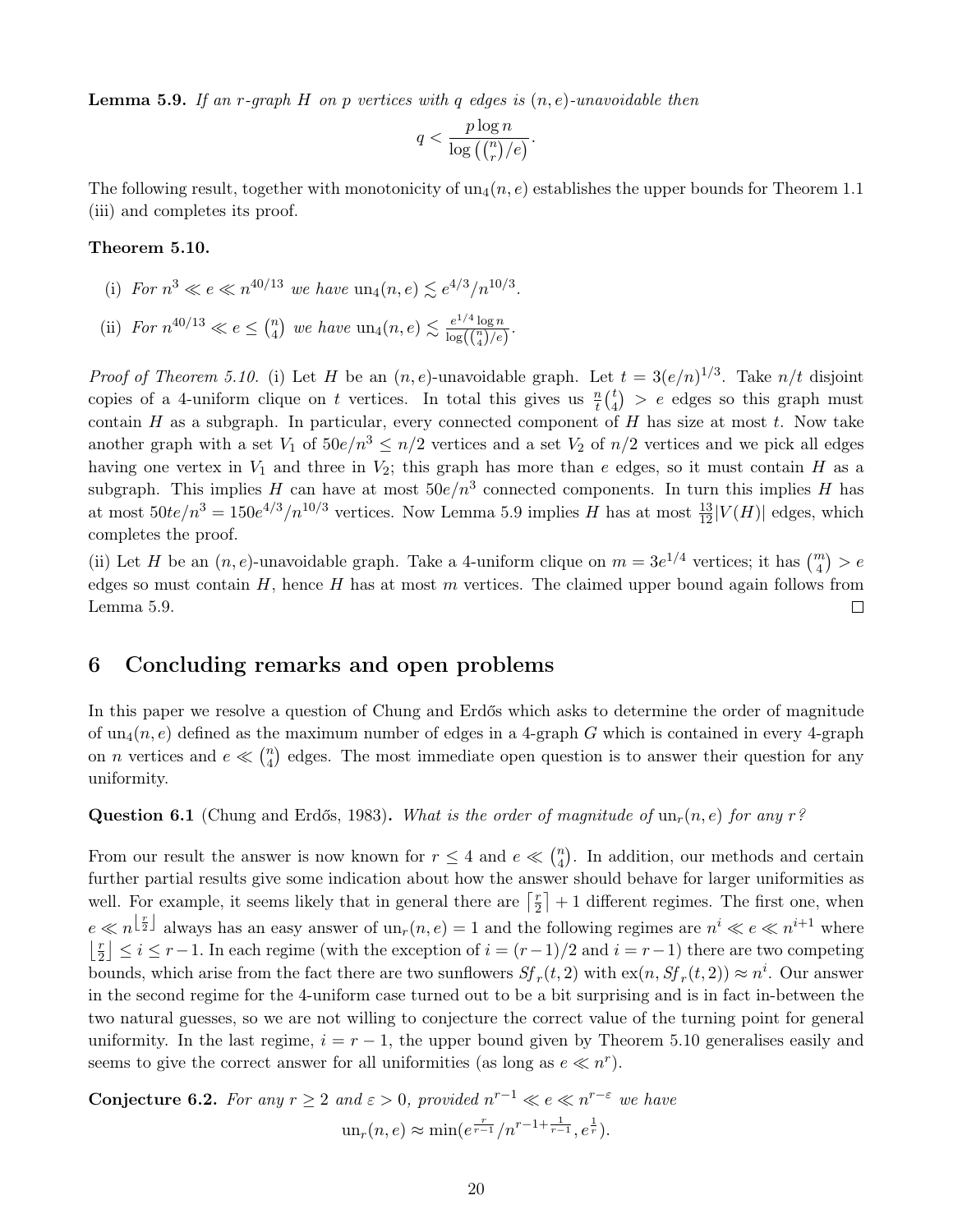Here, even the optimal unavoidable  $r$ -graphs seem to be clear, namely they should consist of an appropriate number of copies of  $St_r((n/k)^{1/(r-1)}, \ldots, (n/k)^{1/(r-1)}, k)$ , however bounding their Turán numbers seems to be highly non-trivial. The assumption  $e \ll n^{r-\varepsilon}$  was made since it is not hard to generalise Theorem [5.8](#page-18-1) (we do so in the Appendix) and hence determine  $un_r(n, e)$  for all  $n^{r-\varepsilon} \ll e \ll n^r$  for some  $\varepsilon > 0$ .

The main stumbling block for extending our methods to higher uniformities is the fact that Turán numbers of sunflowers  $\operatorname{ex}(n, Sf_r(t, k))$  are not very well understood when  $r \geq 5$  and k is allowed to depend on n, as pointed out by Chung and Erdős in [\[8\]](#page-21-2). The main reason being that these sunflowers represent main building blocks for all our examples, across most of the range. On this front, the appropriate generalisation of Theorem [1.2](#page-2-0) seems to be as follows.

Conjecture 6.3. For every fixed  $r \geq 5$  and  $t < r$  one has  $\exp(n, Sf_r(t, k)) \approx k^{\min\{t+1, r-t\}} n^{\max\{r-t-1, t\}}$ .

This would generalise a result of Frankl and Füredi [\[20\]](#page-21-6) and Füredi [\[27\]](#page-22-14) (who solve it when k is a constant) and the question may be attributed to Chung and Erdős. One can generalise our constructions from Section [3](#page-4-0) to show the lower bound part, and some methods for upper bounds also generalise. We can prove this conjecture for several more uniformities, although even in the case  $r = 5$  we needed additional ideas.

Since generalised stars seem to be optimal unavoidable graphs, as long as  $e \ll n^{r-1}$ , (at which point their unions take over) the following seems to be the key problem one needs to resolve in order to answer Question [6.1.](#page-19-2)

<span id="page-20-0"></span>Question 6.4. Let r be fixed. Determine the order of magnitude of  $ex(n, St_r(d_1, \ldots, d_{r-1}))$ , where  $d_i$ 's are allowed to depend on n.

One can read out the answer for  $r = 3$  from Theorem [5.1](#page-11-1) and we believe our methods suffice to also solve it for  $r = 4$ . Yet for higher uniformities even the case in which we keep the  $d_i$ 's fixed, which is yet another generalisation of the result of Frankl and Füredi [\[20\]](#page-21-6) and Füredi [\[27\]](#page-22-14) on Turán numbers of sunflowers with fixed uniformity and number of petals, seems potentially interesting.

Both Conjecture [6.2](#page-19-3) and Question [6.4](#page-20-0) are examples of an interesting general question. Turán numbers of both graphs and hypergraphs are well-studied, but in most cases one is only interested in Turán numbers of a graph of fixed size. For many classical examples one can ask what happens if the fixed size restriction is removed. This can be very useful in a number of situations, perhaps the most ubiquitous being the Kövári-Sós-Turán theorem [\[33\]](#page-22-15) which is often used to find complete bipartite graphs of order even comparable to that of the underlying graph. For some additional examples see [\[1,](#page-21-20) [11,](#page-21-21) [26\]](#page-22-16). It definitely seems there is plenty of potential for interesting future work in this direction.

So far we have avoided discussing the assumption  $e \ll n^4$  in Theorem [1.1,](#page-1-0) mostly following in line of Chung and Erdős. In fact we can replace this condition in Theorem [1.1](#page-1-0) with  $e \leq {n \choose 4}$  $\binom{n}{4} - n^{1+c}$  for any  $c > 0$  (it requires choosing  $s$  and  $t$  slightly differently in Theorem [5.8\)](#page-18-1). The problem seems to change significantly at this point and attains a very different flavour. Even the graph case, which was raised by Chung and Erdős in 1983 has only recently been resolved in [\[3\]](#page-21-22) and it suggests that around this point the optimal extremal examples seem to become (pseudo)random graphs in place of the complete r-partite graphs and the answer changes. Given that even the graph case turned out to be somewhat involved and relies on completely different ideas, we leave this open for future research.

Question 6.5. For  $r \geq 3$  determine the order of magnitude of  $\text{un}_{r}(n, e)$  when  $e = (1 - o(1))\binom{n}{r}$  $\binom{n}{r}$  .

Another natural follow-up question is to determine how optimal (up to a constant factor)  $(n, e)$ -unavoidable  $r$ -graphs look like. It is entirely possible to answer this question without answering Question [6.1,](#page-19-2) since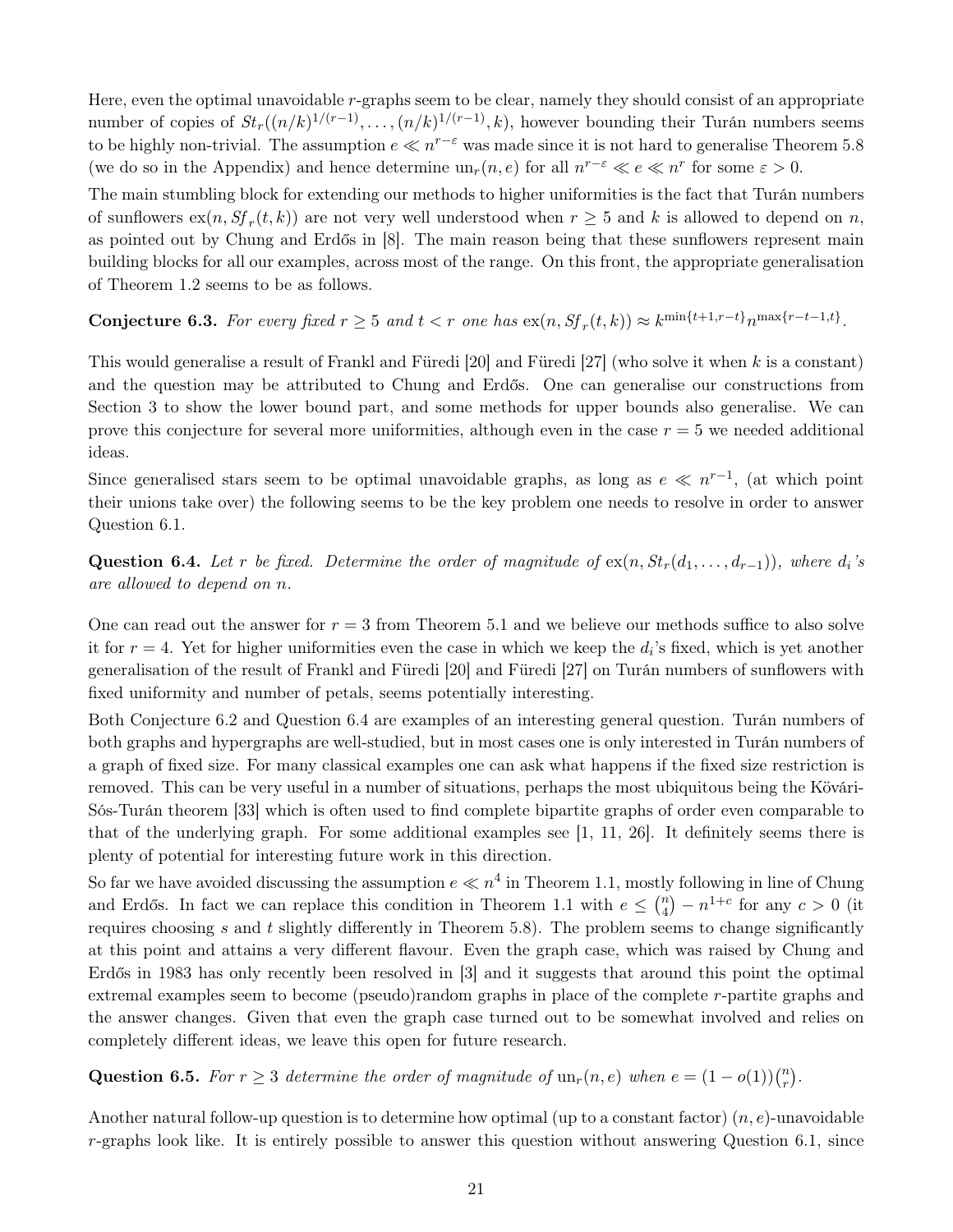one can potentially force the structure of an optimal unavoidable graph similarly as in Theorem [4.2](#page-7-0) (as was demonstrated by Chung and Erdős in the 3-uniform case). At the very least we believe that optimal unavoidable graphs should be (close to) generalised stars as long as e is not too close to  $\binom{n}{4}$  $\binom{n}{4}$ . Towards the end of the range the situation becomes blurry, as at least for part of the range, both copies of complete r-partite graphs and generalised stars are simultaneously optimal.

# References

- <span id="page-21-20"></span>[1] N. Alon and R. Yuster, The Turán number of sparse spanning graphs. J. Combin. Theory Ser. B,  $103(3)$  (2013), 337–343.
- <span id="page-21-4"></span>[2] R. Alweiss, S. Lovett, K. Wu and J. Zhang, Improved bounds for the sunflower lemma. arXiv preprint arXiv:1908.08483.
- <span id="page-21-22"></span>[3] M. Bucić, N. Draganić and B. Sudakov, Universal and unavoidable graphs, submitted. arXiv preprint arXiv:1912.04889.
- <span id="page-21-9"></span>[4] H. Buhrman, R. Cleve and A. Wigderson, Quantum vs. classical communication and computation, Proceedings of 30th STOC (1998), 63–68.
- <span id="page-21-19"></span>[5] F. R. K. Chung, Unavoidable stars in 3-graphs, J. Combin. Theory Ser. A 35 (1983), no. 3, 252–262.
- <span id="page-21-1"></span>[6] , Open problems of Paul Erdős in graph theory, J. Graph Theory 25 (1997), no. 1, 3–36.
- <span id="page-21-0"></span>[7] F. R. K. Chung and P. Erdős, On unavoidable graphs, Combinatorica 3 (1983), no. 2, 167–176.
- <span id="page-21-2"></span>[8]  $\ldots$ , On unavoidable hypergraphs, J. Graph Theory 11 (1987), no. 2, 251–263.
- <span id="page-21-5"></span>[9] R. A. Duke and P. Erdős, Systems of finite sets having a common intersection, Proceedings, 8th SE Conf. Combinatorics, Graph Theory and Computing, 1977, 247–252.
- <span id="page-21-10"></span>[10] P. Erdős, A problem on independent r-tuples, Ann. Univ. Sci. Budapest. 8 (1965), 93–95.
- <span id="page-21-21"></span> $[11]$  , On a theorem of Rademacher–Turán, Illinois J. Math. 6 (1962), 122–127.
- [12] , Problems and results in graph theory and combinatorial analysis, Proc. Fifth British Comb. Conf. 1975 Aberdeen, Congressus Numerantium, 15-Utilitas Math., Winnipeg, 1976.
- <span id="page-21-11"></span>[13] P. Erdős and T. Gallai, On the minimal number of vertices representing the edges of a graph, Puhl. Math. Inst. Hungar. Acnd. Sci. 6 (1961), 181–203.
- <span id="page-21-12"></span>[14] P. Erdős, C. Ko and R. Rado, Intersection theorems for systems of finite sets, The Quarterly Journal of Mathematics 12 (1961), 313–320.
- <span id="page-21-3"></span>[15] P. Erdős and R. Rado, Intersection theorems for systems of sets, J. Lond. Math. Soc. 35 (1960), 85–90.
- <span id="page-21-18"></span>[16] P. Frankl, An extremal problem for 3-graphs, Acta. Math. Acad. Sci. Hungar. 32 (1978), 157–160.
- <span id="page-21-13"></span>[17] , Improved bounds for Erdős' matching conjecture, J. Combin. Theory A 120 (2013), 1068– 1072.
- <span id="page-21-14"></span>[18] , On the maximum number of edges in a hypergraph with given matching number, Disc. Appl. Math. **216** (2017), 562–581.
- <span id="page-21-15"></span> $[19]$  , Proof of the Erdős matching conjecture in a new range, Israel J. Math. 222 (2017), 421–430.
- <span id="page-21-6"></span>[20] P. Frankl and Z. Füredi, Forbidding just one intersection, J. Combin. Theory A 39 (1985), 160–176.
- <span id="page-21-17"></span> $[21]$  , Exact solution of some Turán-type problems, J. Combin. Theory A 45 (1987), 226–262.
- <span id="page-21-16"></span>[22] P. Frankl and A. Kupavskii, The Erdős Matching Conjecture and concentration inequalities, submitted. arXiv preprint arXiv:1806.08855.
- <span id="page-21-7"></span>[23] P. Frankl and V. Rödl, Forbidden intersections, Trans. Amer. Math. Soc. 300 (1987), 259–286.
- <span id="page-21-8"></span> $[24]$  , A partition property of simplices in euclidean space, J. Amer. Math. Soc. 3 (1990), 1–7.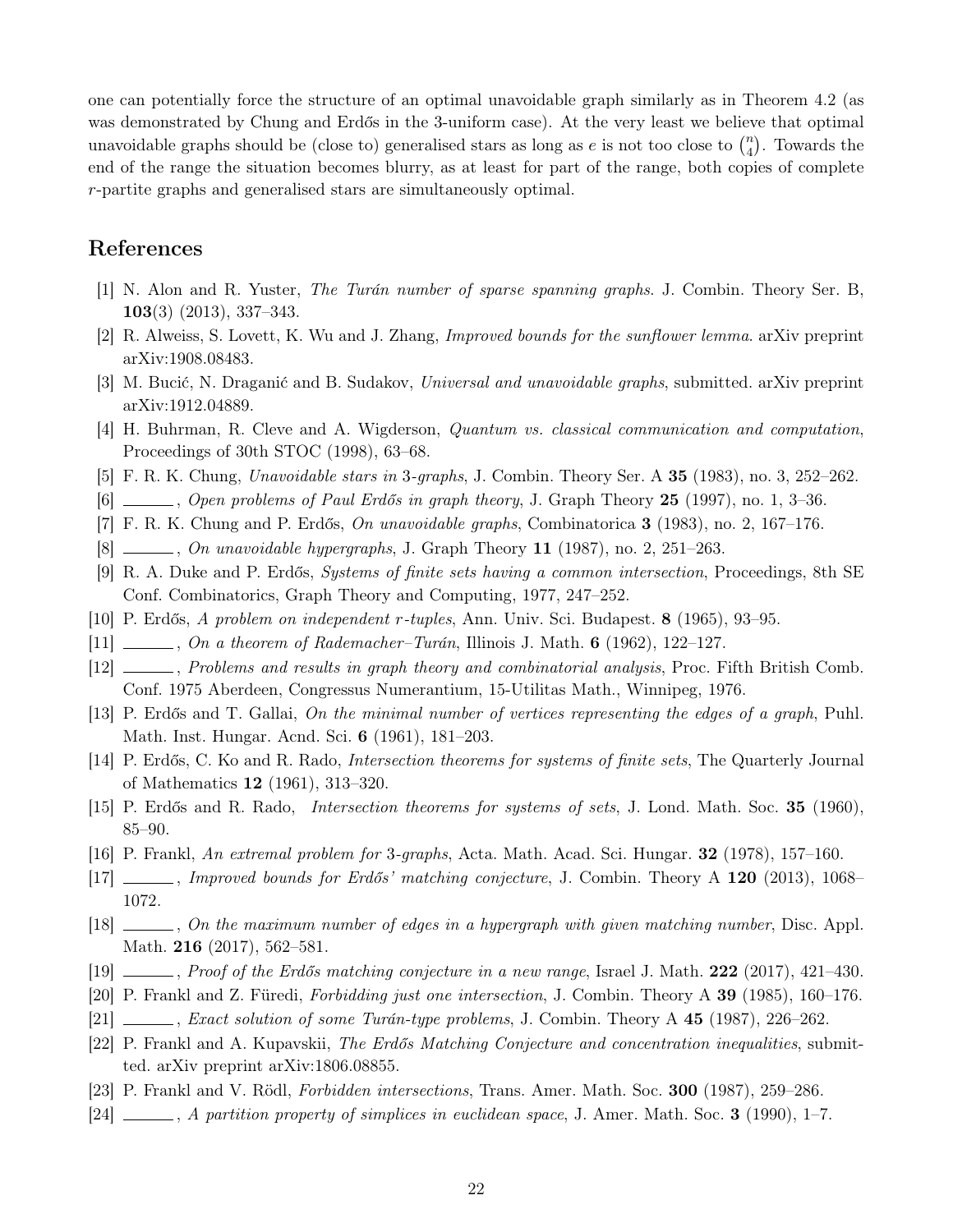- <span id="page-22-9"></span>[25] P. Frankl and R. M. Wilson, Intersection theorems with geometric consequences, Combinatorica 1 (1981), 357–368.
- <span id="page-22-16"></span>[26] Z. Füredi and D.S. Gunderson, Extremal Numbers for Odd Cycles, Comb. Probab. Comput. 24 (2015), 641–645
- <span id="page-22-14"></span>[27] Z. Füredi, On finite set-systems whose every intersection is a kernel of a star, Discrete Math. 47 (1983), 129–132.
- <span id="page-22-2"></span>[28] , Turán type problems, Surveys in combinatorics, 1991 (Guildford, 1991), London Math. Soc. Lecture Note Ser., vol. 166, Cambridge Univ. Press, Cambridge, 1991, 253–300.
- <span id="page-22-0"></span>[29] Z. Füredi and M. Simonovits, The history of degenerate (bipartite) extremal graph problems, Erdös centennial, Bolyai Soc. Math. Stud., vol. 25, János Bolyai Math. Soc., Budapest, 2013, 169–264.
- <span id="page-22-3"></span>[30] P. Keevash, Hypergraph Turán problems, Surveys in combinatorics 2011, London Math. Soc. Lecture Note Ser., vol. 392, Cambridge Univ. Press, Cambridge, 2011, 83–139.
- <span id="page-22-10"></span>[31] P. Keevash and E. Long, Frankl-Rödl-type theorems for codes and permutations, Trans. Amer. Math. Soc. 369 (2017), 1147–1162.
- <span id="page-22-11"></span>[32] , Forbidden vector-valued intersections, Proc. Lond. Math. Soc. 121 (2020), 702–742.
- <span id="page-22-15"></span>[33] P. Kövári, V. Sós and P. Turán, On a problem of K. Zarankiewicz. In Colloquium Mathematicum (Vol. 3, 50–57), Polska Akademia Nauk.
- <span id="page-22-6"></span>[34] D. Mubayi, O. Pikhurko and B. Sudakov, Turán Problem: Some Open Questions. Available online at <https://homepages.warwick.ac.uk/~maskat/Papers/TuranQuestions.pdf>.
- <span id="page-22-8"></span>[35] Polymath10: The Erdős Rado Delta System Conjecture. Available online at [https://gilkalai.](https://gilkalai.wordpress.com/2015/11/03/polymath10-the-erdos-rado-delta-system-conjecture/) [wordpress.com/2015/11/03/polymath10-the-erdos-rado-delta-system-conjecture/](https://gilkalai.wordpress.com/2015/11/03/polymath10-the-erdos-rado-delta-system-conjecture/).
- <span id="page-22-7"></span>[36] A. Rao, Coding for sunflowers, Discrete Analysis (2020). arXiv preprint arXiv:1909.04774.
- [37] V. Rödl, On a packing and covering problem, Eur. J. Comb. 6 (1985), 69–78.
- <span id="page-22-13"></span>[38] J. Sgall, Bounds on pairs of families with restricted intersections, Combinatorica 19 (1999), 555–566.
- <span id="page-22-4"></span>[39] A. Sidorenko, What we know and what we do not know about Turán numbers, Graphs and Combinatorics 11 (1995), no. 2, 179–199.
- <span id="page-22-12"></span>[40] V. T. Sós, Some remarks on the connection of graph theory, finite geometry and block designs, Proc. Coll. Int. Teorie Combinatorie, Roma, Accad. Naz. Lincei, (1973), 223–233.
- <span id="page-22-5"></span>[41] B. Sudakov, Recent developments in extremal combinatorics: Ramsey and Turán type problems, Proceedings of the International Congress of Mathematicians, Volume IV, Hindustan Book Agency, New Delhi, 2010, 2579–2606.
- <span id="page-22-1"></span>[42] P. Turán, On an extremal problem in graph theory, Mat. Fiz. Lapok 48 (1941), 436–452.

## A Large complete r-partite subgraphs of dense r-graphs

In this section we provide a proof of (a generalisation of) Theorem [5.8.](#page-18-1)

The proof is based on Kövári-Sós-Turán theorem [\[33\]](#page-22-15), for hypergraphs. Since the sizes of the r-partite graphs we want to find grow with the number of vertices we need to go through the standard proof with care. The starting point is the graph case.

<span id="page-22-17"></span>**Theorem A.1** (Kövári, Sós and Turán [\[33\]](#page-22-15)). If  $G = (A \cup B, E)$  is a bipartite graph and for some integers s and t we have

$$
t\binom{|A|}{s} < |B|\binom{|E|/|B|}{s}
$$

then G contains a complete bipartite graph  $K_{s,t}$  with the vertex class of size s embedded in A.